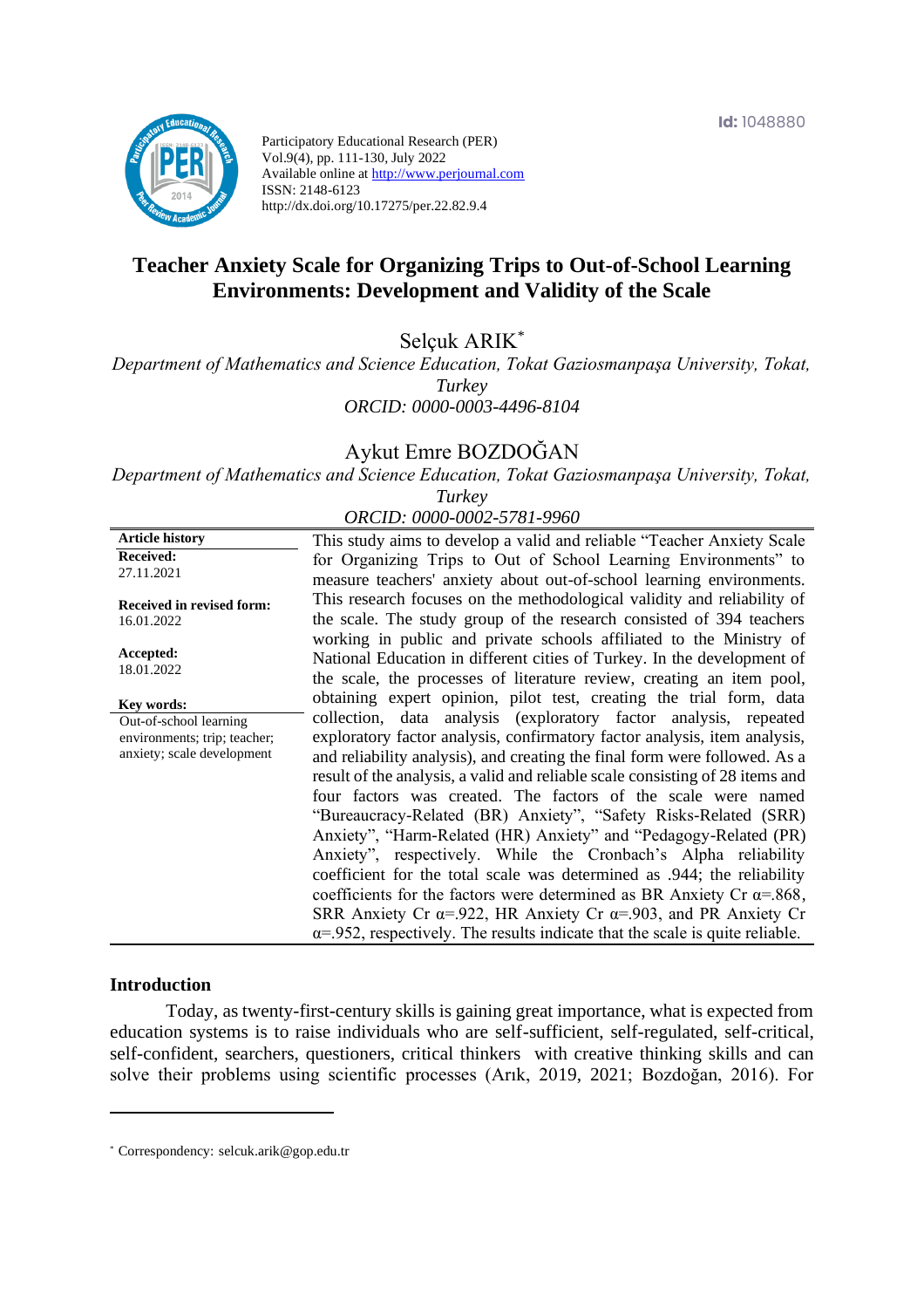individuals who will adapt to today's world to gain the skills and experiences mentioned above, the experiences acquired outside the school are as important as the skills and experiences gained inside the school. In this context, it has been seen that education and training have become a life-long process under each circumstance, everywhere: at home, at school, at work, in the garden, in the park, in the museum (Bozdoğan, 2016).

In today's world, where lifelong learning and learners are also gaining importance, learning environments should not be considered only in the classroom. Learning should also be experienced outside the classroom (Sen, Ertaş-Kılıç, Oktay, Ekinci & Kadirhan, 2021). Because it is stated that teaching activities in out-of-school learning environments support and enrich the teaching activities performed in the classroom (Berberoğlu & Uygun, 2013). Since planning trips to these environments provide the opportunity to learn by practicing and experiencing, they will save the courses from being addicted to the book and the classroom environment (Demir, 2007a; Özgen, 2011). Out-of-school learning environments known as informal learning environments include natural environments (streams, lakes, caves, etc.), mass media (radio, television, newspaper, etc.), science, sports and art centers, schoolyards, various parks, and gardens (botanical parks, arboretums, zoos, etc.). They can also consist of many areas such as museums, forested areas, national parks, observatories, factories (Bozdoğan, 2016; Eshach, 2007; Hannu, 1993; Howe & Disinger, 1988). It can be said that the education given in these environments is more fun than the formal environments, provides the opportunity to act flexibly, provides the opportunity to have natural experiences, and offers different individuals the chance to gain different experiences with different activities (Taylor & Caldarelli, 2004). In addition, studies have shown that research conducted outside the classroom or out of school enriches the learning environment (Ramey-Gassert, 1997), increases students' self-confidence, that is, their courage to learn (Bozdoğan, 2007, 2016; Melber & Abraham, 1999), increases academic achievement by supporting learning experiences at school (Bozdoğan, 2008; Gerber, Cavallo & Marek, 2001; Hannu, 1993), and provides the development of scientific process skills (Erten & Taşçi, 2016).

The positive effects of out-of-school learning environments on education and training are not limited to these. These effects can be increased by the diversity of experimental research (e.g., the diversity of the out-of-school learning environment, the diversity in the research to be conducted in these environments, the diversity between learning groups, etc.) (Arık & Yılmaz, 2020). Teachers have great responsibilities in this context. In the literature, the planned trips that are well associated with the subjects and achievements in the curriculum are thought to yield positive results (Bowker & Tearle, 2007; Kisiel, 2005; Tal, Bamberger & Morag, 2005). However, studies show that teachers do not much prefer out-of-school environments as a learning environment (Bowker & Tearle, 2007; Kisiel, 2005; Tal, Bamberger & Morag, 2005). Similarly, some other studies also support the same results that teachers do not much prefer out-of-school environments as learning environments (Bozdoğan, 2007; Carrier, 2009; Güven, Gazel & Sever, 2010; Moseley, Reinke & Bookout, 2002; Orion, Hofstein, Tamir & Giddings, 1997; Pekin & Bozdoğan, 2021; Simmons, 1998; Tatar & Bağrıyanık, 2012). This situation can be explained by the difficulties faced by teachers especially in organizing field trips (Bozdoğan, 2007; Pekin & Bozdoğan, 2021; Tal & Morag, 2009). Bozdoğan (2016) stated that the difficulties experienced by the teachers during the field trip are classified as (1) administrative, guidance, and pedagogical difficulties, (2) not being able to take an active role in the field trip, (3) not having any idea about the planning of the field trips, and (4) not being sufficient in guiding the students.

These challenges that teachers may encounter in out-of-school learning environments cause

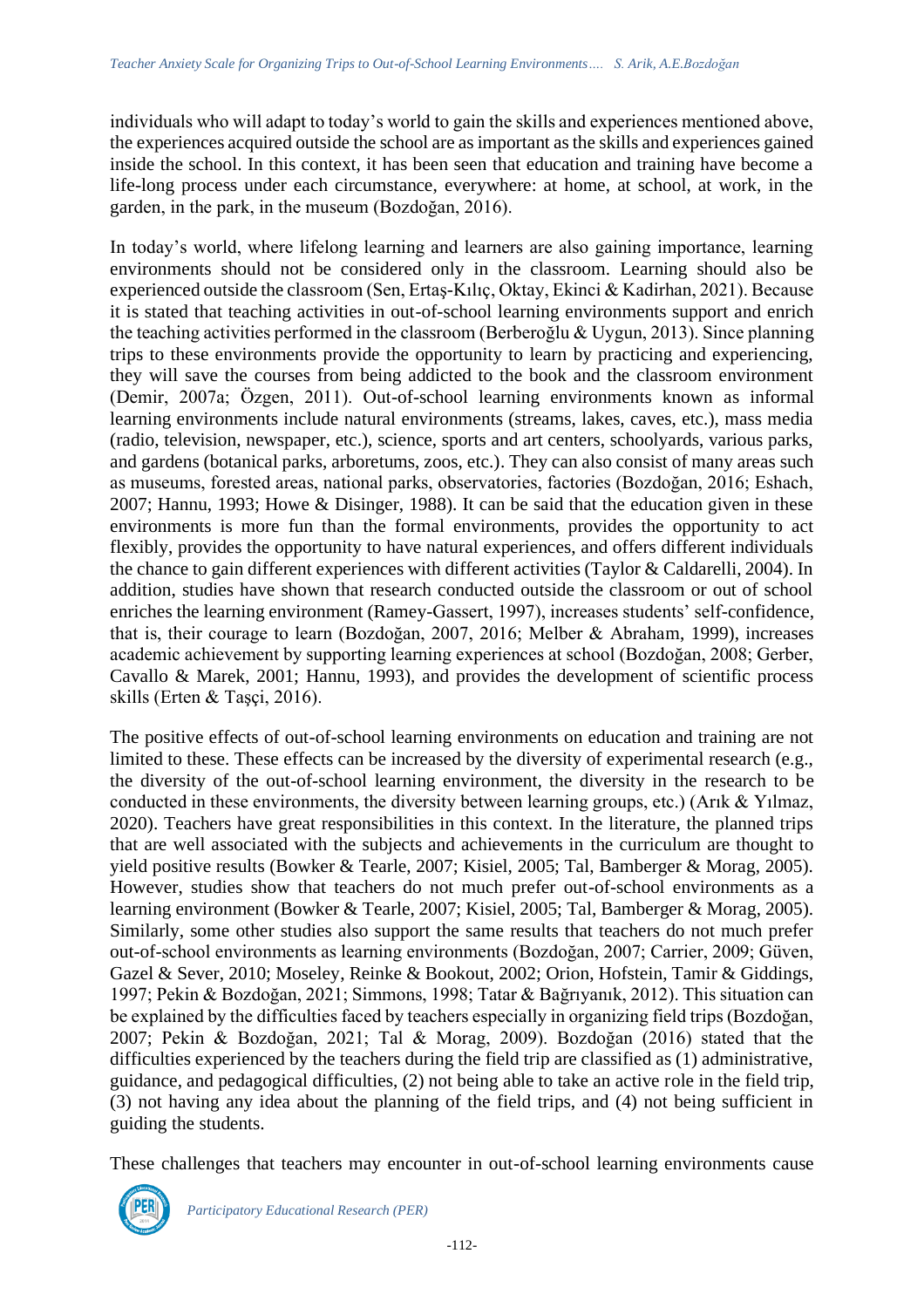negative attitudes and thoughts, anxiety, worries, and even fear for these environments in teachers (Bozdoğan, 2018; Pekin & Bozdoğan, 2021; Tatar & Bağrıyanık, 2012). Anxiety can be defined as the feeling of tension and fear against the possibility of a danger, which can originate from both the inner and outer worlds of individuals. Spielberger (1972) defines anxiety as unpleasant, emotional, and observable reactions such as sadness, perception, and tension caused by stressful situations (as cited in Büyüköztürk, 1997). It can be said that there are not many studies investigating the concerns about the teachers not using the out-of-school environments in their courses. A study conducted in this context determined that prospective science teachers have various concerns about ensuring the safety and control of students during the field trip, not being able to meet the guidance needs, and not keeping the motivation of the students at a high level (Bozdoğan, 2018). Another study also determined that the majority of secondary school teachers (Science, Social Studies, Turkish, and Mathematics teachers) were concerned about the safety of students during the field trip (Pekin & Bozdoğan, 2021). However, different studies reveal that teachers cannot use out-of-school learning environments for their courses much due to financial difficulties, lack of time, the intensity of the curriculum, and various concerns about safety (Demir, 2007b; Kılıç, 2018).

When the effect of out-of-school learning environments on the lifelong learning process is observed, it is seen that increasing the number of studies about these learning environments has great importance. This is possible by eliminating the worries, anxieties, or fears of teachers who plan education and training programs in out-of-school learning environments. When the literature is examined, it is seen that various measurement tools have been developed to be used to measure various characteristics or situations in out-of-school learning environments. The first of these is the 30-item scale developed by Bozdoğan (2016) to measure the self-efficacy belief of organizing trips to out-of-school environments. The first scale is the 30-item scale developed by Bozdoğan (2016) to measure the self-efficacy belief of organizing trips to out-ofschool environments. Again, in the literature, there is a 24-item scale developed by Balkan-Kıyıcı and Yavuz-Topaloğlu in 2016 to determine the attitudes, behaviors, activities, and competencies of science teachers about using out-of-school learning environments that support classroom education activities. Another scale is the "out-of-school learning regulation scale". The scale developed by Bolat and Köroğlu (2020) consists of 29 items and four factors. Adıyaman and Ünal (2020), on the other hand, developed an informal learning environment scale consisting of 10 items to determine the views of prospective teachers on environments such as science centers, botanical gardens, camps, industrial establishments, zoos, and museums. Another scale development study in the literature is the teacher self-efficacy beliefs scale for out-of-school learning activities and it consists of 29 items (Göloğlu-Demir & Çetin, 2021a). The other scale developed by Göloğlu-Demir and Çetin (2021b) is the teacher attitude scale towards out-of-school learning activities, which consists of 25 items. Another scale is the perception scale for out-of-school environments and consists of 16 items (Şen et al., 2021). When the literature on teacher anxiety in out-of-school learning environments is examined, there appears only one scale developed to measure the anxiety levels of science teachers (Üner, 2019). In this study, a scale was developed to investigate the concerns of teachers teaching in different branches in the preschool, primary, secondary, and high schools about organizing field trips to out-of-school learning environments. In addition, the items of the prepared measurement tool were prepared by focusing on teacher concerns before, during, and after the trip.

In this context, the aim of this study was determined as the development of a teacher anxiety scale about organizing trips to out-of-school learning environments. It is thought that this developed scale will contribute to the determination of teachers' concerns about organizing

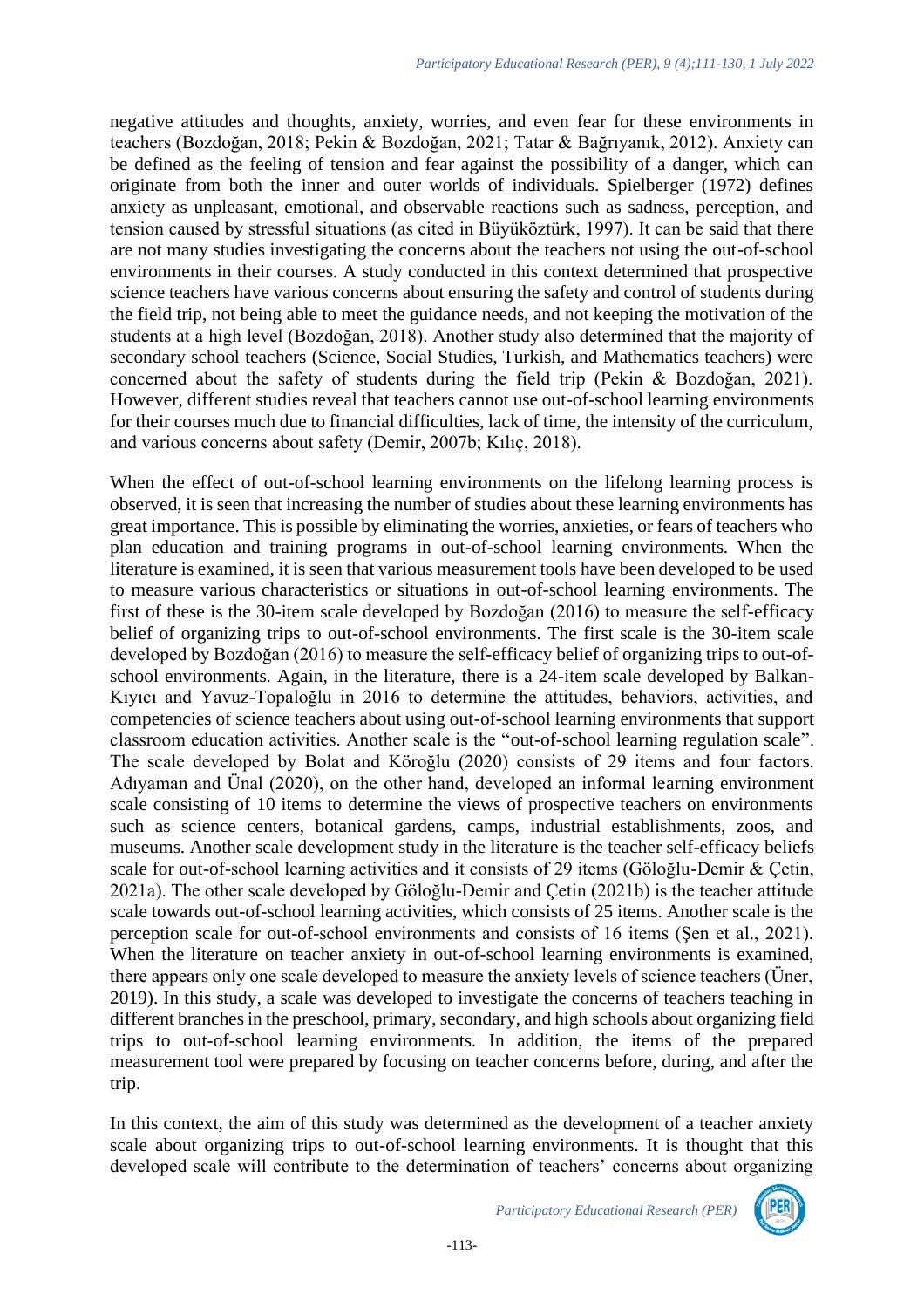trips to out-of-school learning environments and to take the necessary steps to eliminate their deficiencies in this context, by filling this gap in the literature.

### **Method**

### *Research Model*

This research is a scale development study designed according to the descriptive survey model. In descriptive survey studies, researchers ask a series of questions to explore the opinions of a large audience on a particular topic or subject. They encode and analyze their answers in standardized categories and generalize the analysis results to similar student groups (Fraenkel, Wallen, & Hyun, 2011). In this study, a descriptive survey model was used because a large sample was needed to investigate teachers' anxieties about organizing trips to out-ofschool learning environments (Cohen, Manion, & Morrison, 2007). In this direction, validity, reliability, and item analyzes were conducted to test the psychometric properties of the Teacher Anxiety Scale for Organizing Trips to Out-of-School Learning Environments, which was prepared by the researchers in line with expert opinions.

### *Study Group*

The data of the study were collected from volunteer participants in the fall semester of the 2021-2022 academic year. The study group consisted of 394 teachers (307 females, 77.9%; 87 males, 22.1%) who were teaching at the pre-school, primary, secondary, and high school levels of public and private education institutions affiliated to the Ministry of National Education in different provinces of Turkey. The mean age of the study group is 34.2. The study group was determined through convenience sampling and snowball sampling methods. For factor analysis, the study group is acceptable to have a sample in the range of 100-200 (MacCallum, Widaman, Zhang, & Hong, S., 1999). At the same time, it is expressed in the literature that the number of items in the sample should be five times (Child, 2006; Tavşancıl, 2002). In this study, the sample was tried to be determined by taking the situations expressed in the literature into account.

#### *Development Stages of the Scale*

Validity, reliability, and item analyzes were conducted in order to test the psychometric properties of the measurement tool, which was prepared to determine the teachers' anxieties about trips to out-of-school learning environments. In the development of the measurement tool, the process shown in Figure 1 was followed (Cohen & Swerdlik, 2010; Crocker & Algina, 1986; DeVellis, 2003; Fraenkel, et al., 2011; Kan, 2009; Özcan & Arık, 2019; Tezbaşaran, 2008).

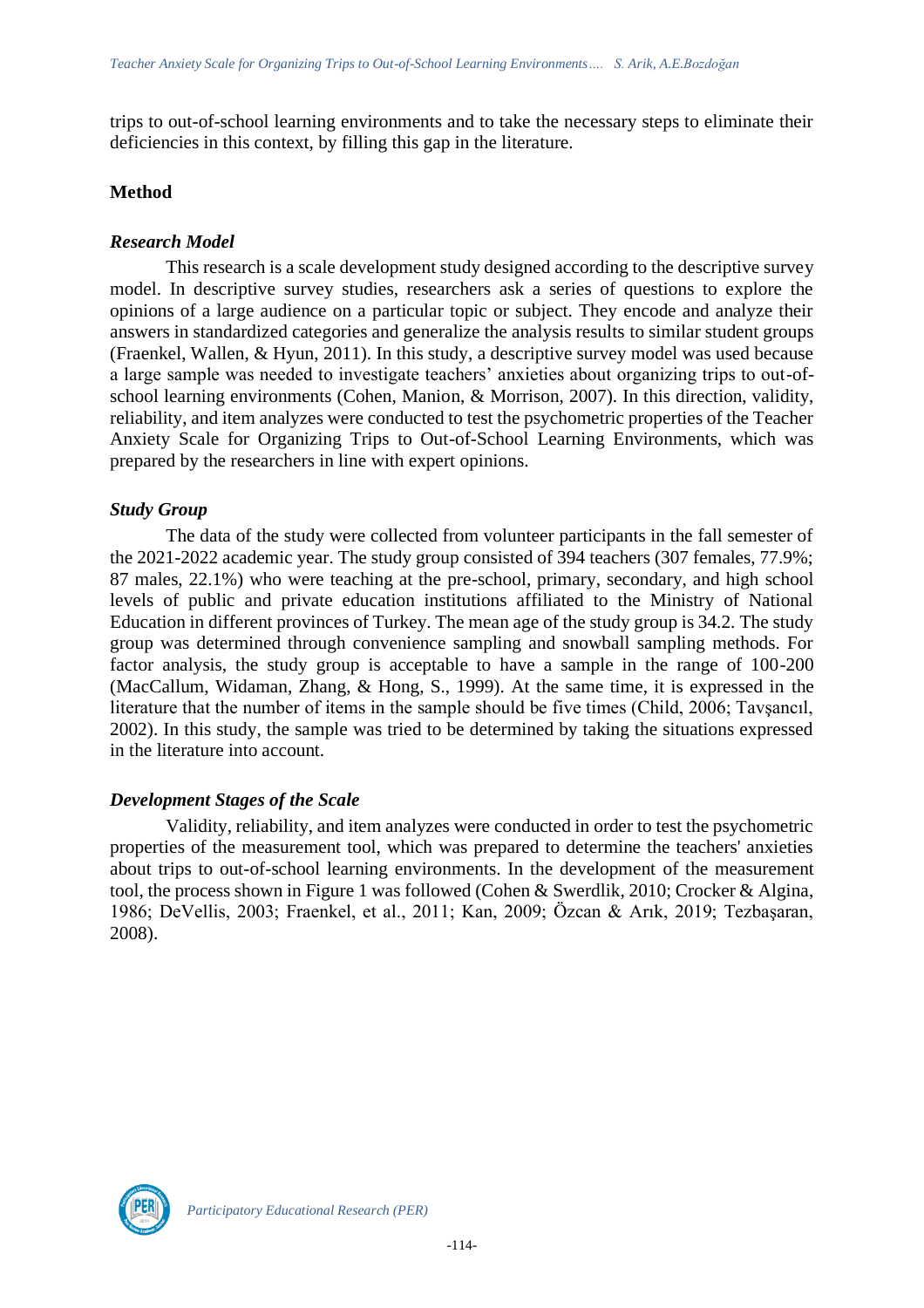

Figure 1. Scale development process

In the first stage of the research, the literature was reviewed. First of all, the literature on the structure of anxiety-related scales, indicators of anxiety, measurement, and characteristics of anxiety, and measurement tools related to anxiety were reviewed. While creating the scale items, Spielberger's (1966) anxiety theory was considered. Spielberger (1966) examined anxiety under two sub-factors as state and trait anxiety in his theory. While state anxiety is an emotional reaction state that occurs as a result of individuals perceiving a particular situation as a threat; on the other hand, trait anxiety is the tendency of the individual to have a state of an anxious life. The duration and severity of state anxiety vary according to the individual's perception of danger and the severity of the perceived threat. However, in the case of trait anxiety, individuals perceive ordinary events as worrisome situations. They feel themselves in a constant state of threat and danger. A high level of trait anxiety causes state anxiety to occur more frequently and intensely (Spielberger, 1966). This study tried to measure the state anxiety of the teachers about the trips to be organized to out-of-school learning environments. For this purpose, teachers were asked to evaluate how they felt (tension, uneasiness, nervousness, panic, etc.) during the trip. Then, literature was reviewed about the out-of-school learning environments and their features, the field trips to out-of-school learning environments and the problem situations encountered during these trips, and the measurement tools related to out-ofschool learning environments (Bozdoğan, 2007; Bozdoğan, 2016; Eshach, 2007; Hannu, 1993; Howe & Disinger, 1988; Taylor & Caldarelli, 2004; Ramey-Gassert, 1997; Melber & Abraham, 1999). When the literature on out-of-school learning environments is examined, it is observed that there are measurement tools related to self-efficacy beliefs, perceptions, and attitudes towards out-of-school learning environments (Adıyaman & Ünal, 2020; Balkan Kıyıcı & Yavuz Topaloğlu, 2016; Bolat & Köroğlu, 2020; Bozdoğan, 2016; Göloğlu Demir & Çetin, 2021a, 2021b; Şen et al., 2021). In a study similar to this research, a measurement tool was developed to measure the anxiety of science teachers about out-of-school learning environments (Üner, 2019).

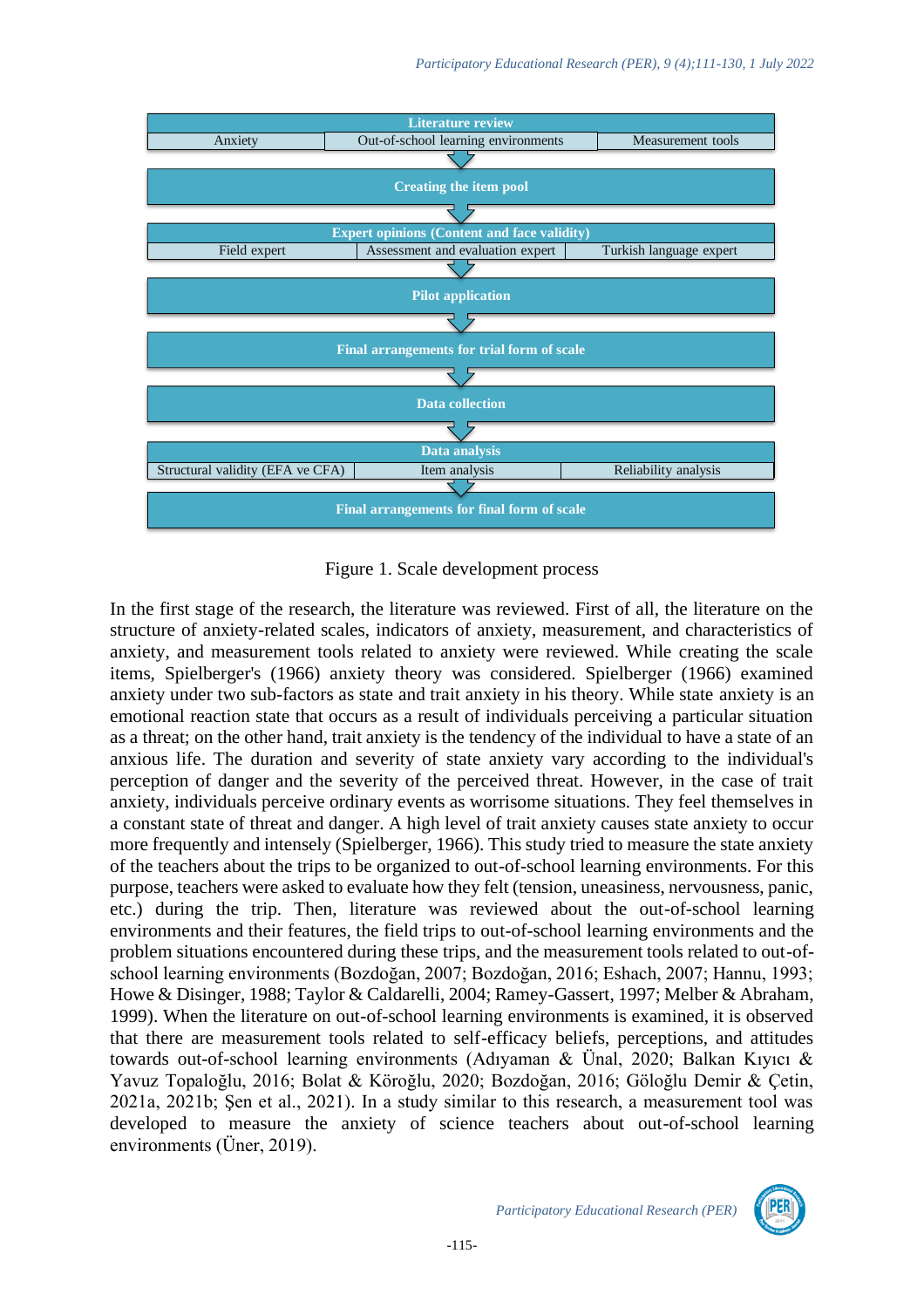In the second stage, the items of the measurement tool were written in light of the information obtained from the literature (Adıyaman & Ünal, 2020; Balkan Kıyıcı & Yavuz Topaloğlu, 2016; Bolat & Köroğlu, 2020; Bozdoğan, 2007, 2016, 2018; Göloğlu Demir & Çetin, 2021a, 2021b; Pekin & Bozdoğan, 2021; Şen et al., 2021; Tal & Morag, 2009; Tatar & Bağrıyanık, 2012; Üner, 2019). While preparing the items of the measurement tool, the following has been considered: The items are written in a plain and understandable language, the items examine the relevant behaviour and are not narrow-scoped, each item contains only a judgment, opinion, emotion, or thought, unnecessary explanations and expressions are avoided in the item's origin, no expressions leading to options are used in the item's origin, and the items are appropriate for the student level (Crocker & Algina, 1986; Cohen & Swerdlik, 2010; DeVellis, 2003). The items of the measurement tool were prepared in a way to consist of a total of 56 items including situations that cause anxiety before the trip (18 items), situations that cause anxiety during the trip (28 items), and situations that cause anxiety after the trip (10 items) in the process of organizing a trip to out-of-school learning environments. For ranging the measurement tool, the five-point Likert type method was preferred since it provides direct and easier measurement and is sensitive and useful. Accordingly, each positive item in the scale was ranked as; "Strongly agree (5 points)", "Agree (4 points)", "Neutral (Neither agree nor disagree) (3 points)", "Disagree (2 points)" and "Strongly disagree (1 point)". The data collection tool consists of two subsections. In the first section, which aims to determine demographic information, there are multiple-choice and open-ended items. In the second section, there are five-point Likert-type items to determine the anxiety levels of teachers about out-of-school learning environments.

In the third stage, the content and face validity of the measurement tool was examined in line with expert opinions. The 56-item measurement tool, which was prepared by the researchers in a five-point Likert type, was examined by a field expert (out-of-school learning field expert), an assessment and evaluation expert, and a Turkish language expert. Then, the items were ranked according to their validity (sufficient, insufficient, should be changed). The experts examined whether the items measured teacher concerns about out-of-school learning environments and the comprehensibility of expressions and statements. As a result of expert opinion, the title of the measurement tool "Teacher Anxiety Scale for Out-of-School Learning Environments" was changed to "Teacher Anxiety Scale for Organizing Trips to Out-of-School Learning Environments". In addition, the item stating "I am concerned about the fact that all of the misconceptions are determined after the trip, which is acquired in out-of-school learning environments" was found insufficient as a result of expert opinion and was excluded from the measurement tool because it was out of the research content. Three new items were added to the measurement tool in line with expert opinions. In addition, the scale items were listed in line with the expert opinions, the instruction regarding the measurement tool (the purpose of the study, how to do the coding) was arranged, and the face validity of the measurement tool was ensured by preparing its pilot form.

In the fourth stage, as a result of expert opinions, the five-point Likert type measurement tool consisting of 58 items was applied to eight science teachers who were continuing their graduate education in the field of science education. The teachers were then asked to score and evaluate the items. As a result of the pilot application, it was determined that the average scores of the items ranged between 1.625 and 4.375 (mean=2.84, SD=.64). Accordingly, items with an average score higher than .80 were accepted as having sufficient face validity. The incomprehensibility of the items was determined within the scope of teachers' opinions and necessary arrangements were made. In addition, an item recommended by the teachers was included in the measurement tool.

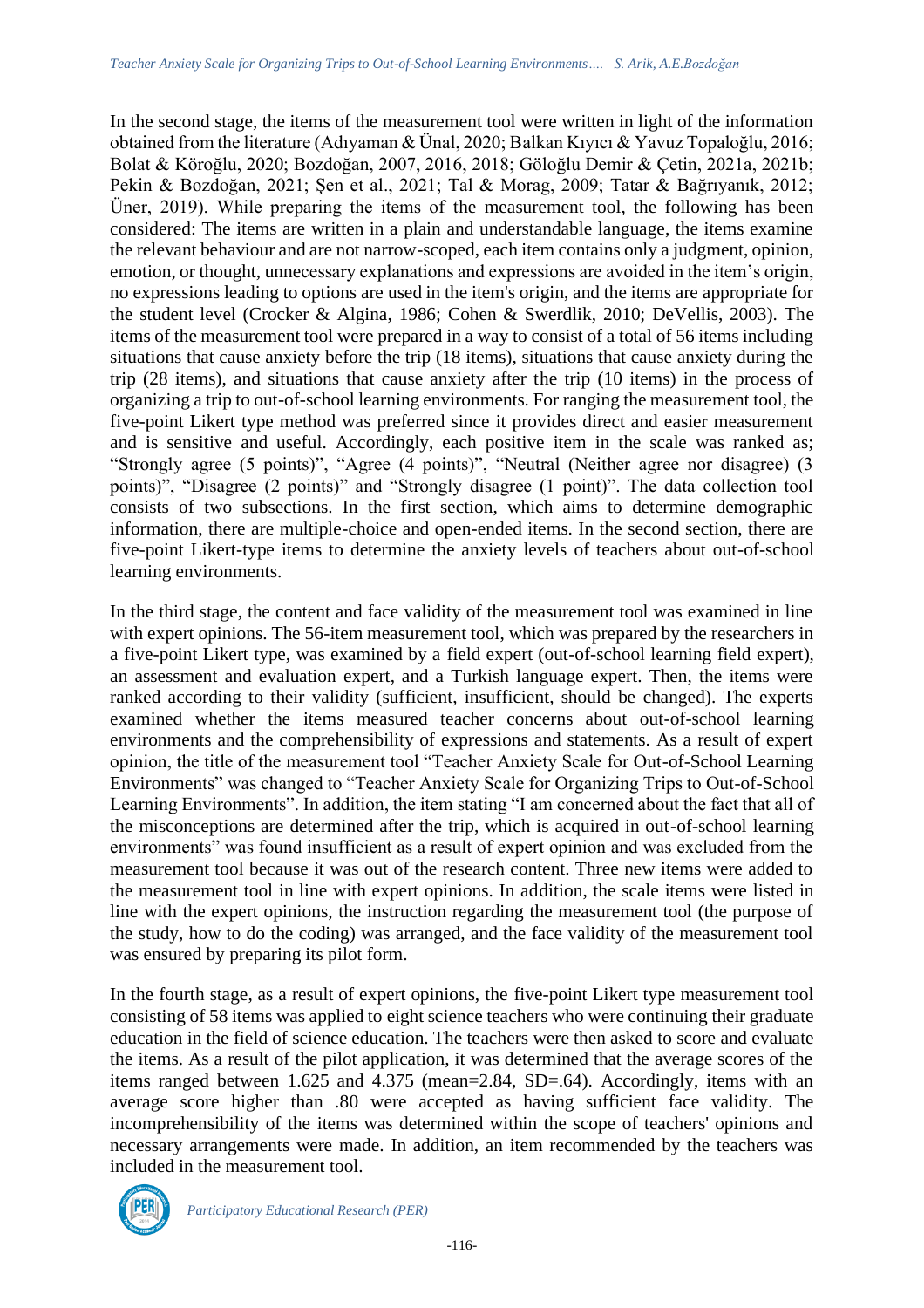# *Data Collection*

In the fifth stage, the 59-item "Teacher Anxiety Scale for Organizing Trips to Out-of-School Learning Environments" was prepared for application by making final arrangements before the application. An "informed consent form" explaining that participation in the research is on a voluntary basis and that participants can withdraw from the research at any time, and an introduction stating the purpose of the research was prepared and added to the measurement tool.

In the sixth stage, the data of the research were collected through the measurement tool prepared for the implementation. Applications of the measurement tool take an average of 20-25 minutes. The data of the study were collected in a two-week period.

# *Data Analysis*

In the seventh stage, the data obtained from the research were analyzed in order to ensure the validity and reliability of the measurement tool. At this stage, structural validity, reliability, and item analyzes were carried out.

In order to determine the extent to which the measurement tool measures the structure that is intended to be measured, structural validity was examined (Crocker & Algina, 1986; Field, 2013). It was carried out through factor analysis, which is called a 'data reduction technique' (Pallant, 2015). Factor analysis is a statistical test to explore whether variables in a single data set form relatively independent consistent subsets with other variables in the same data set. There are two main types of factor analysis: exploratory factor analysis (EFA) and confirmatory factor analysis (CFA) (Tabachnick, & Fidell, 2013). In this study, in order to ensure the structural validity of the measurement tool; Data were analyzed using the 'hybrid model' in which EFA and CFA were used together (Aydın, Yerdelen, Yalmancı & Göksu, 2014; Matsunaga, 2010).

Through EFA, data are defined and summarized by grouping the interrelated variables together. At this stage, variables are usually combined, and hypotheses related to the basic process are obtained. In this study, factor extraction techniques of principal component analysis (PCA) and principal axis analysis (PAF) were used together (Tabachnick, & Fidell, 2013). The reason for using two different factor extraction techniques in the study is that there are some opinions in the literature that PCA is not a factor analysis (Costello, & Osborne, 2005; Field, 2013; Matsunaga, 2010). In this study, EFA was conducted on two study groups. In the first part, EFA was performed through PCA in order to present an empirical summary of the data set; In the second part, repeated EFA was performed through PAF in order to free the data set from error variance and provide a theoretical solution (Tabachnick, & Fidell, 2013). The parallelism between the first EFA and the repeated EFA will ensure the consistency of the data obtained and the support of the structure obtained as a result of factor analysis (Aydın, et al., 2014). Statistical Package for the Social Sciences (SPSS) (v. 21.0) program was used to analyze the data in EFA (Tabachnick, & Fidell, 2013).

After the EFAs were completed, the CFA was performed to determine the suitability of the obtained factor structure. CFA is a statistical technique based on testing (confirming) theories and hypotheses about the structure formed by a series of variables (Pallant, 2015). In CFA, the suitability of the factors determined by EFA to the factor structures determined by hypotheses is tested. In order to determine the model fit obtained as a result of DFA, χ2 /df, GFI, CFI, and RMSEA values are examined. However, IFI, RMR, NFI, and AGFI values can also be checked

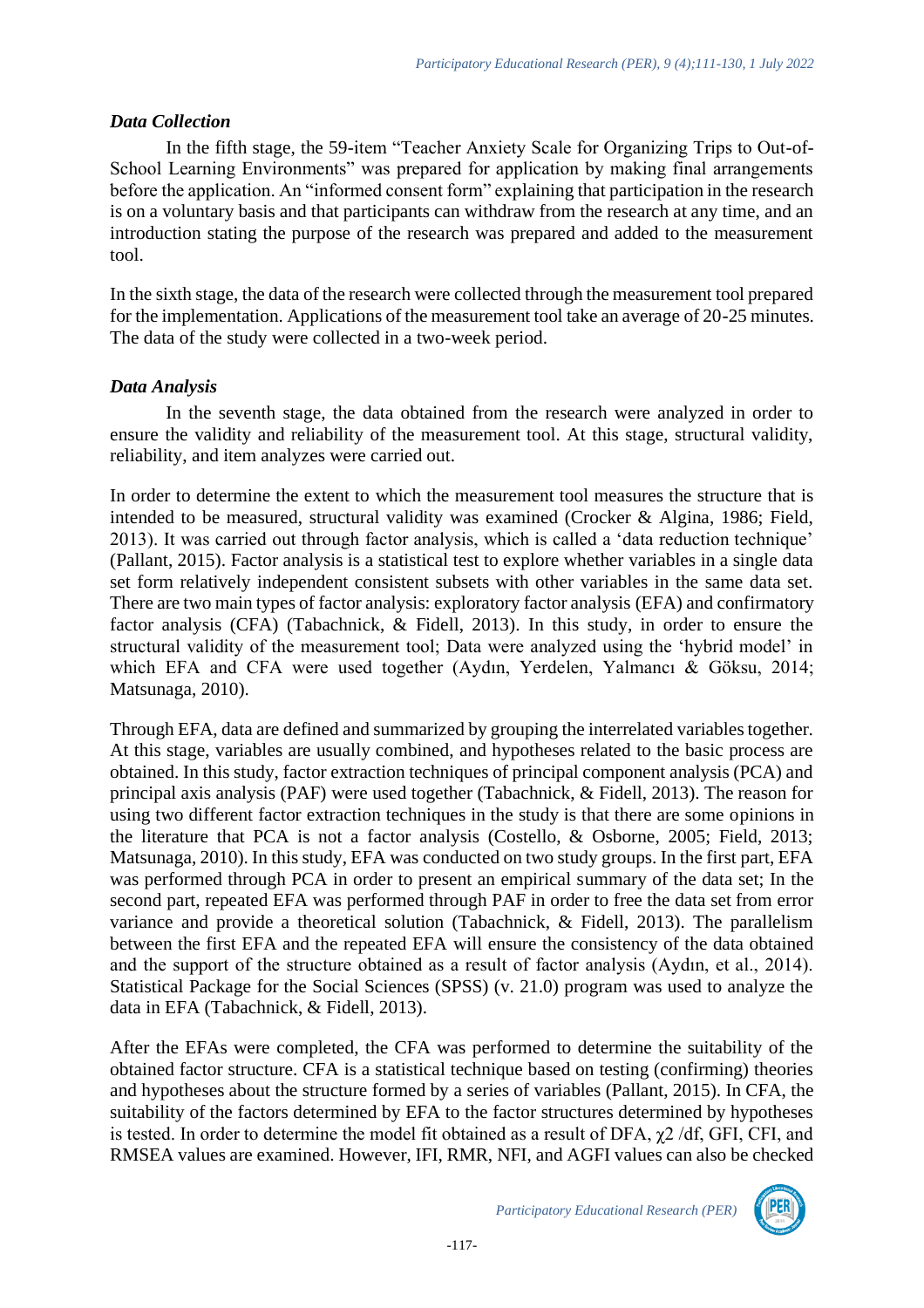(Karagöz, 2019). In this study, the values of  $\gamma$ 2/df, GFI, CFI, NFI, IFI, TLI, RMSEA, and 90% confidence interval, which were suggested in the literature, were examined to determine the model fit. SPSS Analysis of Moment Structures (AMOS) (v. 23.0) program was used to analyze the data in DFA.

Reliability analysis, which is defined as "the degree to which the measurement tool does not contain random errors", was determined by calculating the Cronbach's  $\alpha$  internal consistency coefficient and Split-Half test reliability coefficient, which are among the methods that require a single test application (Crocker & Algina, 1986).

In the analysis of the item and test parameters of the measurement tool, the independent t-test results of the differences between the item-total test correlation (ITC) and the item average scores of the lower 27% and upper 27% groups, which were created according to the total score of the test, were examined (Büyüköztürk, 2020; Karagöz, 2019; Pallant, 2015; Tabachnick, & Fidell, 2013).

# *Ethical Committee*

The scientific and ethical appropriateness of the study was evaluated by the Social and Human Sciences Ethics Committee of Tokat Gaziosmanpaşa University within the scope of the meeting dated 19.11.2021 and numbered 23. Session 01-23 and approved (Decision 23.08).

# **Findings**

### *Study 1*

The structural validity of the "Teacher Anxiety Scale for Organizing Trips to Out-of-School Learning Environments" was examined through EFA.

# *Sample 1*

The sample of the first study in which EFA will be applied consists of 171 teachers (137 females, 80.1%; 34 males, 19.88%). The mean age of the study group is 33.9.

# *Procedure 1*

In the factor analysis of the 59-item measurement tool (Field, 2013; Thompson, 2004), the Principal Component Analysis (PCA) technique, which is one of the most used factor extraction methods in social sciences (Warner, 2012; Matsunaga, 2010), and Promax (kappa=4), one of the oblique axis rotation methods, and EFA were conducted. Having a factor load value of at least .40 in the EFA (Field, 2013; Stevens, 2009), the difference between the two highest load values for an item should be at least .10 (Costello, & Osborne, 2005; Büyüköztürk, 2020) and have at least three items in a factor (MacCallum, et al., 1999; Comrey, & Lee, 1992).

Based on the data obtained as a result of the EFA, in the first stage, nine items (e.g.: "That outof-school learning environments are boring makes me worried.") were removed because the difference between the two highest load values is lower than .10; 15 items (e.g.: "I refrain from that parents do not trust me about activities to be done in out-of-school environments.") were removed because factor load value was below .40. And three items were excluded because they were loaded on a single factor (e.g.: "Sharing the photos and videos taken during the trip on social media environments makes me nervous."), and four items were excluded because of

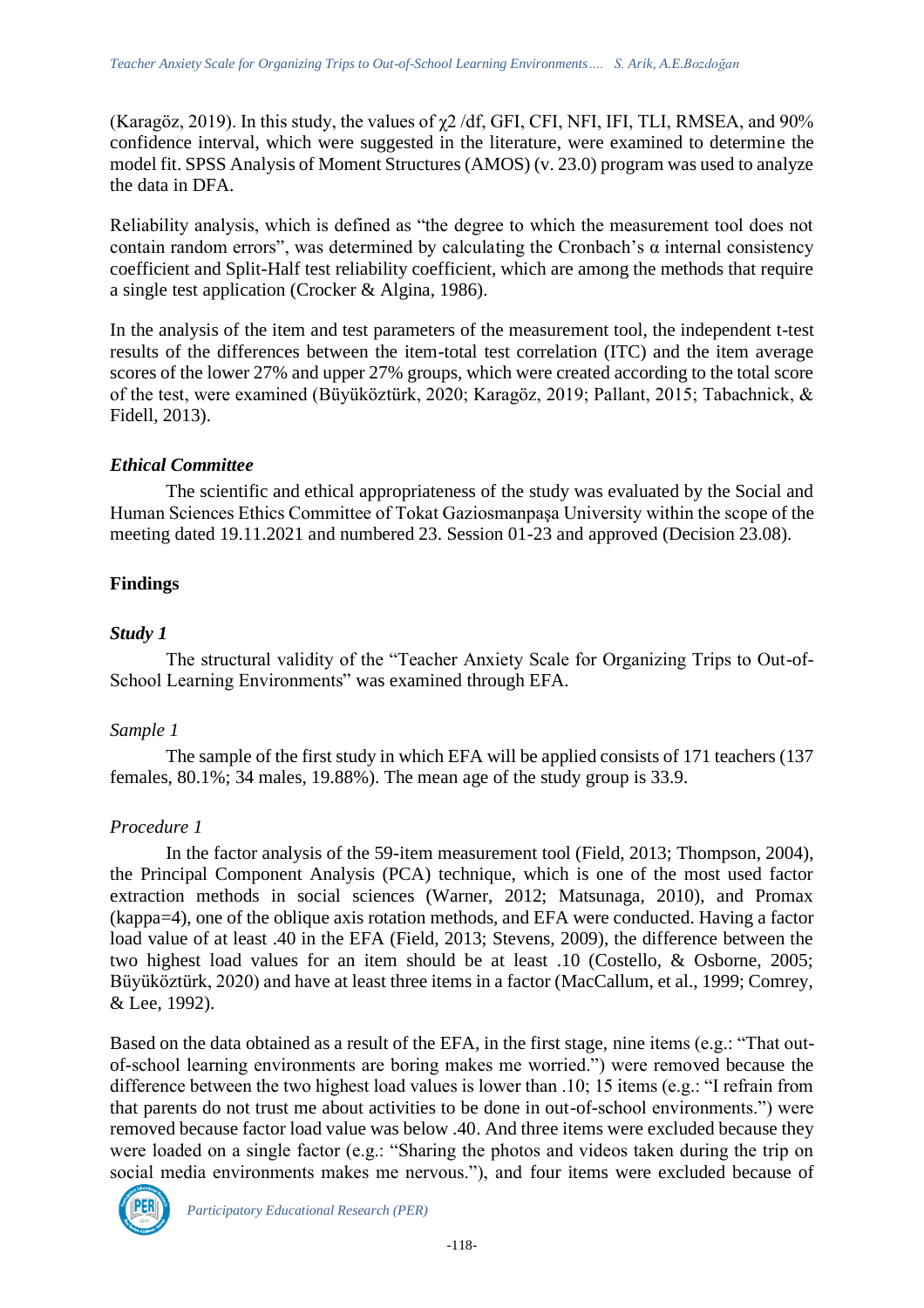having similar meanings in the same factor (e.g.: The items of "I have some drawbacks whether the activities would not meet the goals during the trip," and "I have some concerns whether the trip would not meet its goals." have similar meanings, so, the first item with a lower load was removed from the scale).

After extracting the items, EFA was repeated with 28 items. As a result of the analysis performed to determine the suitability of the data structure for EFA, the Kaiser-Meyer-Olkin (KMO) value was found as .908. The chi-square value ( $\gamma$ 2 (df=378) = 3801.843) which was calculated as a result of the Bartlett sphericity test was determined to show a statistically significant difference ( $p < .001$ ). KMO value above .60 is an acceptable value (Field, 2013; Pallant, 2015). KMO value above .90 is considered perfect (Kaiser, 1974). The significant difference in the chi-square value calculated as a result of the Bartlett sphericity test indicates that the correlation matrix is suitable for the multivariate normal distribution (Field, 2013; Raykov, & Marcoulides, 2008; Tabachnick, & Fidell, 2013). As a result, the obtained data show that the correlation matrix provides the hypothesis of multivariate normality and is suitable for factor analysis. In this direction, the data obtained as a result of the EFA, reliability analysis, and item analysis conducted to ensure the validity and reliability of the "Teacher Anxiety Scale for Organizing Trips to Out-of-School Learning Environments" are given in Table 1.

| <b>Item</b>       | t                                 | Factors (FL/ITC/Cra <sup>*</sup> ) <sup>1</sup> |                         |                |                         |        |
|-------------------|-----------------------------------|-------------------------------------------------|-------------------------|----------------|-------------------------|--------|
| numbers           | $L\%27U\%27^2$                    | $F1$ (PR <sup>3</sup> )                         | $F2$ (BR <sup>4</sup> ) | $F3(SRR^5)$    | $F4$ (HR <sup>6</sup> ) | scale  |
| I43               | $11.05***$                        | .913/.685/.940                                  |                         |                |                         |        |
| I44               | $8.16***$                         | .874/.607/.941                                  |                         |                |                         |        |
| I40               | $10.91**$                         | .865/.720/.940                                  |                         |                |                         |        |
| I41               | $12.04***$                        | .862/.764/.939                                  |                         |                |                         |        |
| <b>I39</b>        | $9.57**$                          | .835/.646/.941                                  |                         |                |                         |        |
| <b>I42</b>        | $10.38***$                        | .824/.665/.939                                  |                         |                |                         |        |
| <b>I33</b>        | $9.38***$                         | .822/.639/.941                                  |                         |                |                         |        |
| I13               | $6.20**$                          | .761/.552/.942                                  |                         |                |                         |        |
| I59               | $6.47***$                         | .739/.564/.941                                  |                         |                |                         |        |
| I55               | $9.95***$                         | .716/.599/.941                                  |                         |                |                         |        |
| <b>I38</b>        | $10.16***$                        | .706/.664/.940                                  |                         |                |                         |        |
| <b>I32</b>        | $6.61***$                         | .672/.569/.941                                  |                         |                |                         |        |
| <b>I35</b>        | $10.70^{\ast\ast}$                | .650/.654/.940                                  |                         |                |                         |        |
| I49.              | $11.39***$                        | .495/.661/.940                                  |                         |                |                         |        |
| $\overline{15}$ . | $11.54**$                         |                                                 | .918/.587/.941          |                |                         |        |
| <b>I3</b>         | $10.20**$                         |                                                 | .857/.521/.942          |                |                         |        |
| I6                | $10.98**$                         |                                                 | .779/.605/.941          |                |                         |        |
| I2                | $9.40**$                          |                                                 | .763/.592/.941          |                |                         |        |
| I1                | $8.92**$                          |                                                 | .698/.514/.942          |                |                         |        |
| I4                | $7.52**$                          |                                                 | .684/.483/.942          |                |                         |        |
| I19               | $5.62**$                          |                                                 |                         | .925/.467/.942 |                         |        |
| <b>I20</b>        | $5.31***$                         |                                                 |                         | .922/.470/.942 |                         |        |
| <b>I24</b>        | $7.03***$                         |                                                 |                         | .795/.530/.942 |                         |        |
| I21               | $6.68***$                         |                                                 |                         | .783/.521/.942 |                         |        |
| I29               | $9.86***$                         |                                                 |                         |                | .887/.583/.941          |        |
| <b>I30</b>        | $9.72**$                          |                                                 |                         |                | .814/.559/.941          |        |
| <b>I28</b>        | $9.26***$                         |                                                 |                         |                | .814/.586/.941          |        |
| I27               | $10.31**$                         |                                                 |                         |                | .728/.583/.941          |        |
| Eigenvalue        |                                   | 11.222                                          | 4.705                   | 1.874          | 1.483                   |        |
|                   | Ratio of variance explanation (%) | 40.079                                          | 16.805                  | 6.693          | 5.297                   | 68.873 |
| Number of items   |                                   | 14                                              | 6                       | $\overline{4}$ | $\overline{4}$          | 28     |
| Mean $(\bar{X})$  |                                   | 33.67                                           | 20.80                   | 17.03          | 14.56                   | 86.05  |
|                   | Standard Deviation (s)            | 13.72                                           | 6.50                    | 3.79           | 4.44                    | 22.04  |
| <b>Skewness</b>   |                                   | .80                                             | $-.38$                  | $-1.29$        | $-0.56$                 | .27    |
| Kurtosis          |                                   | .18                                             | $-.68$                  | 1.21           | $-.45$                  | .25    |

Table 1. The result of reliability and validity analysis of "Teacher Anxiety Scale for Organizing Trips to Out-of-School Learning Environments"

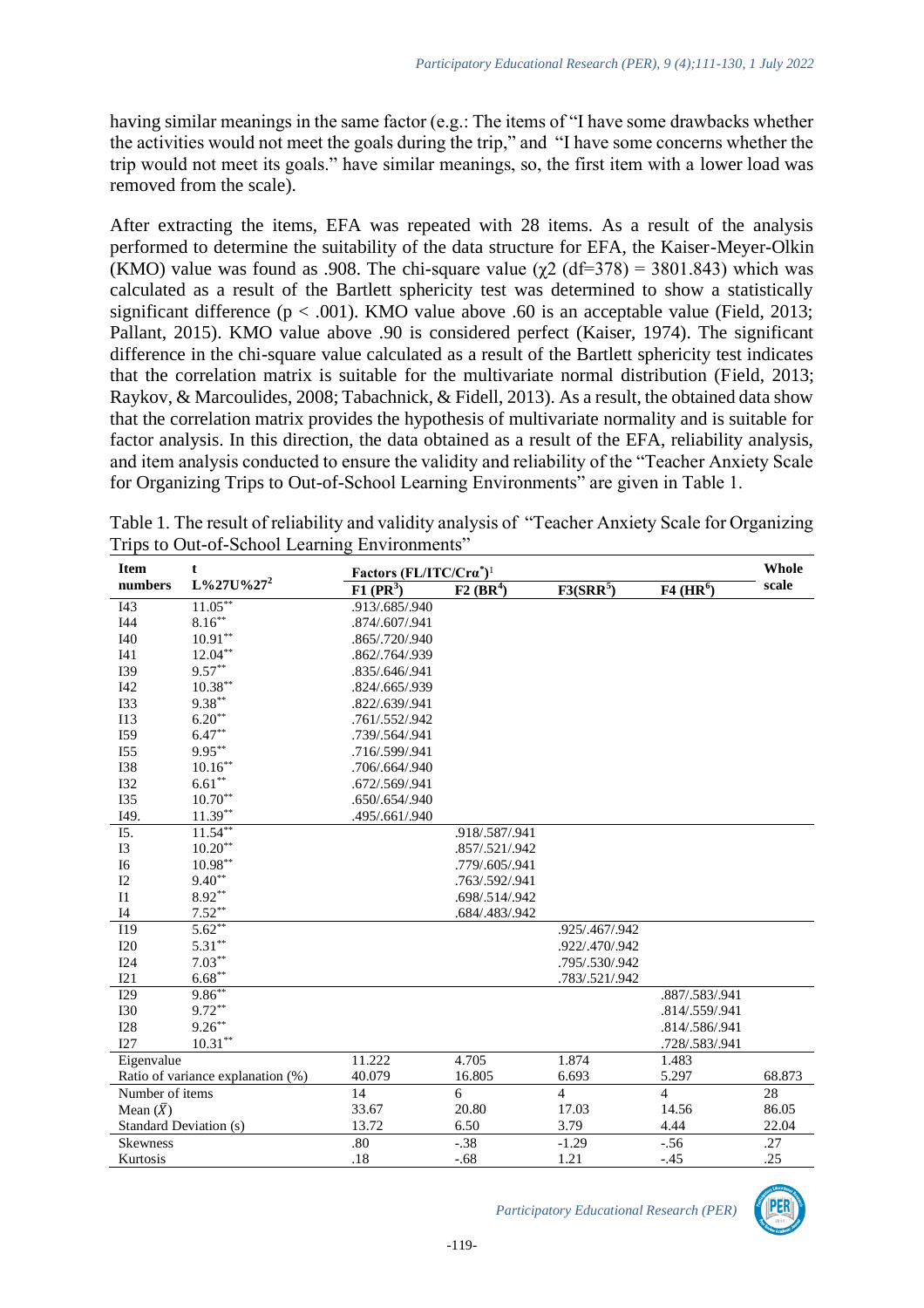| Cra                                                    |                                                                                          | .950 | .888 | .924                                 | .895                                        | .943 |  |  |
|--------------------------------------------------------|------------------------------------------------------------------------------------------|------|------|--------------------------------------|---------------------------------------------|------|--|--|
| $n=171$                                                | $n_1=n_2=46$ ; L:Lower; U: Upper                                                         |      |      | ${}^*Cra$ : When the Item is removed | **p<.001                                    |      |  |  |
|                                                        | ${}^{3}F1$ : Pedagogy-Related (PR) Anxiety ${}^{4}F2$ : Bureaucracy-Related (BR) Anxiety |      |      |                                      | <sup>5</sup> F3: Safety Risks-Related (SRR) |      |  |  |
| Anxiety <sup>6</sup> F4: ZK: Harm-Related (HR) Anxiety |                                                                                          |      |      |                                      |                                             |      |  |  |

When Table 1 is examined, it was determined that Kaiser's eigenvalues were grouped under four factors (Kaiser, 1960) as a result of EFA. There are a total of 28 items ( $\bar{X}$ =86.05), with 14 items ( $\bar{X}$ =33.67) in the first factor (F1), six items ( $\bar{X}$ =20.80) in the second factor (F2), four items ( $\bar{X}$ =17.03) in the third factor (F3), and four items ( $\bar{X}$ =14.56) in the fourth factor (F4). This four-factor structure consisting of 28 items explains 68.873% of the total variance. That the explained variance is at least 40% of the total variance is sufficient to identify the factors (Çokluk, Şekercioğlu, & Büyüköztürk, 2010; Scherer, Wiebe, Luther, & Adams, J., 1988). Each sub-factor explains 40.079%, 16.805%, 6.693% and 5.297% of the total variance, respectively. Factor loading values for the items vary between .495 and .925 (factor loading>.40).

The item-total test correlation (ITC) coefficients for all items in the scale were determined to be varied between .552 and .764 for factor 1, between .483 and .605 for factor 2, between .467 and .530 for factor 3, between .559 and .586 for factor 4, and between .483 and .764 for the total test. These ITC coefficients obtained indicate that the relationship between item and test scores is positive and high (Cohen, 1992; Aslan & Kan, 2021). In addition, it was determined that the t-test results, obtained for the significance of the differences between the item averages of the lower 27% and upper 27% groups, showed a statistically significant difference ( $p<.001$ ).

For obtaining information about the distribution of scores obtained from the measurement tool, skewness and kurtosis values were examined. The skewness values obtained in Table 1 were determined as .80 for factor 1, -.38 for factor 2, -1.29 for factor 3, -.56 for factor 4, and .27 for the total measurement tool. The kurtosis values were determined as .18 for factor 1, -.68 for factor 2, 1.21 for factor 3, -.45 for factor 4 and .25 for the total measurement tool. Based on the skewness and kurtosis values determined for the total measurement tool, it can be said that the data set has a normal distribution (Field, 2013; Pallant, 2015; Tabachnick, & Fidell, 2013).

The Cronbach's  $(\alpha)$  reliability coefficient for the reliability of the measurement tool was determined as .950 for factor 1, .888 for factor 2, .924 for factor 3, .895 for factor 4 and .943 for the total measurement tool. In addition, it was determined that the Cronbach's α reliability coefficient obtained after the item was removed ranged between .939 and .942. The fact that this reliability coefficient is above .70 indicates that the measurement tool has satisfactory reliability (Bland & Altman, 1997; DeVellis, 2003).

The four-factor structure of the measurement tool was determined by using Kaiser's eigenvalue criterion. However, it has been stated the literature that Kaiser's criterion alone is unreliable (e.g., Velicer & Jackson, 1990). For this reason, the scree plot (Clayton, S., & Karazsia, 2020; Cattell, 1966) (Figure 2) was also examined in order to determine the optimal factor structure and number of the scale.

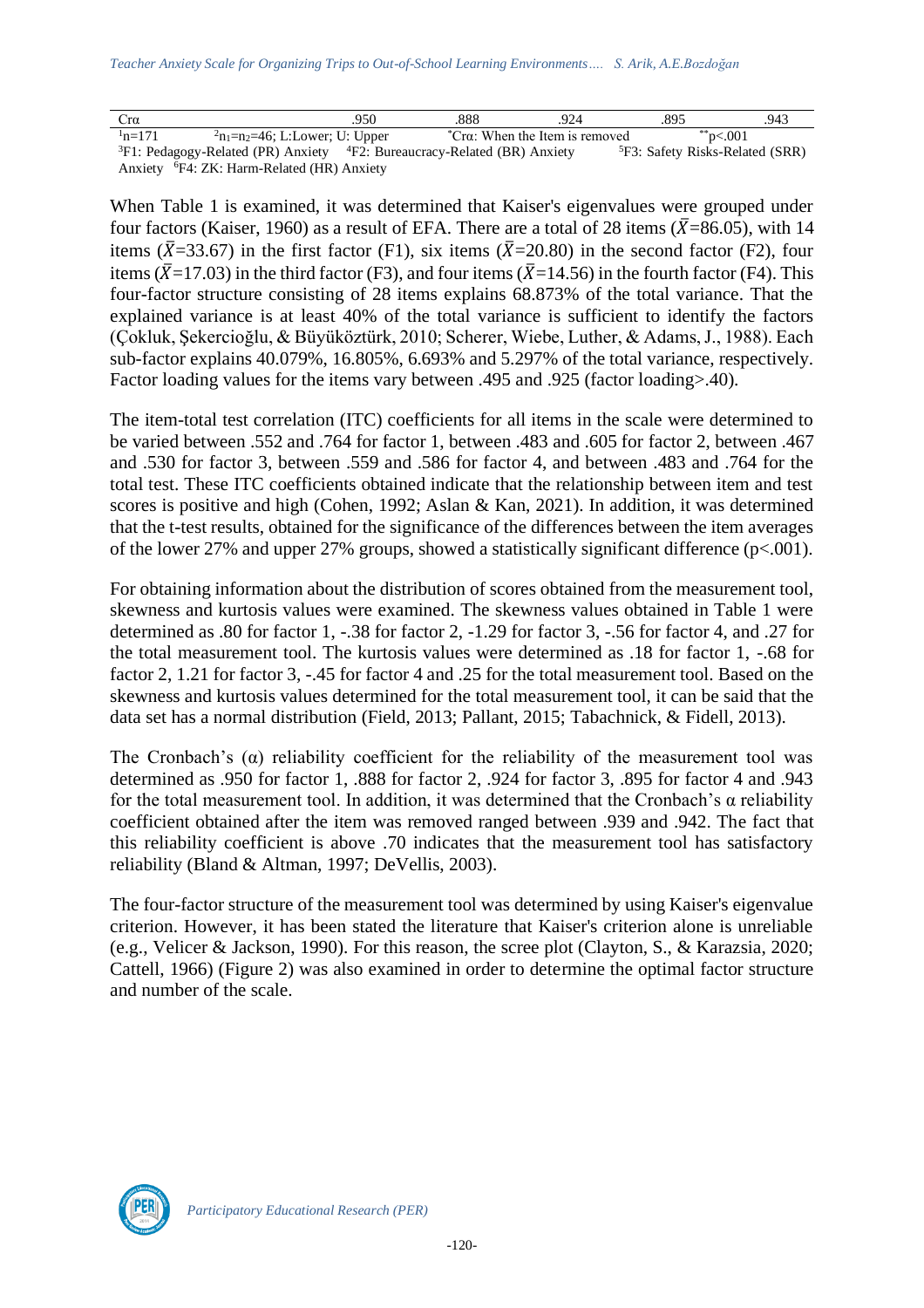

Figure 2. Scree Plot

When the graph in Figure 2 is examined, it is observed that the factor structure is four. A highly accelerated decline after the first and second breakpoints on the graph is observed and after the third and fourth breakpoints, a significant decrease is observed, although not highly accelerated. At the breakpoints after the fourth factor, while the graph continues almost horizontal, any significant decrease is not observed. It is seen that the factor structure determined by considering Kaiser's eigenvalue and the scree plot are consistent.

The Pearson correlation coefficients between the factor scores of the "Teacher Anxiety Scale for Organizing Trips to Out-of-School Learning Environments" and the total score are given in Table 2.

|                | The correlation between the scores of the factors |            |          |                          |  |  |
|----------------|---------------------------------------------------|------------|----------|--------------------------|--|--|
| <b>Factors</b> |                                                   |            | F3       | Whole scale              |  |  |
| F <sub>1</sub> |                                                   |            |          | $.87*$                   |  |  |
| F <sub>2</sub> | $.41$ **<br>$.24$ **                              |            |          | $.74^{**}$<br>$.59^{**}$ |  |  |
| F <sub>3</sub> |                                                   | $.52^{**}$ |          |                          |  |  |
| F4             | $41***$                                           |            | $.58***$ | $71***$                  |  |  |
| **             |                                                   |            |          |                          |  |  |

Table 2. The correlation coefficient between the scores of factors and the whole scale

When Table 2 is examined, it is seen that the correlation coefficient between the factors varied between .24 (between F1 and F3) and .58 (between F3 and F4) and the t value was significant  $(p<.001)$ ; the correlation between whole scale and the factors varied between .59 (Total scale and F3) and .87 (Total scale and F1) and the t value was significant ( $p < .001$ ).

The items were examined to name the factors. The items in the first factor refer to the anxiety related to the teacher's pedagogy, the items in the second factor are about the anxiety related to obtaining permission procedures before the trip, the items in the third factor are for the anxiety related to the safety risks that students may encounter during the trip. And the items in the

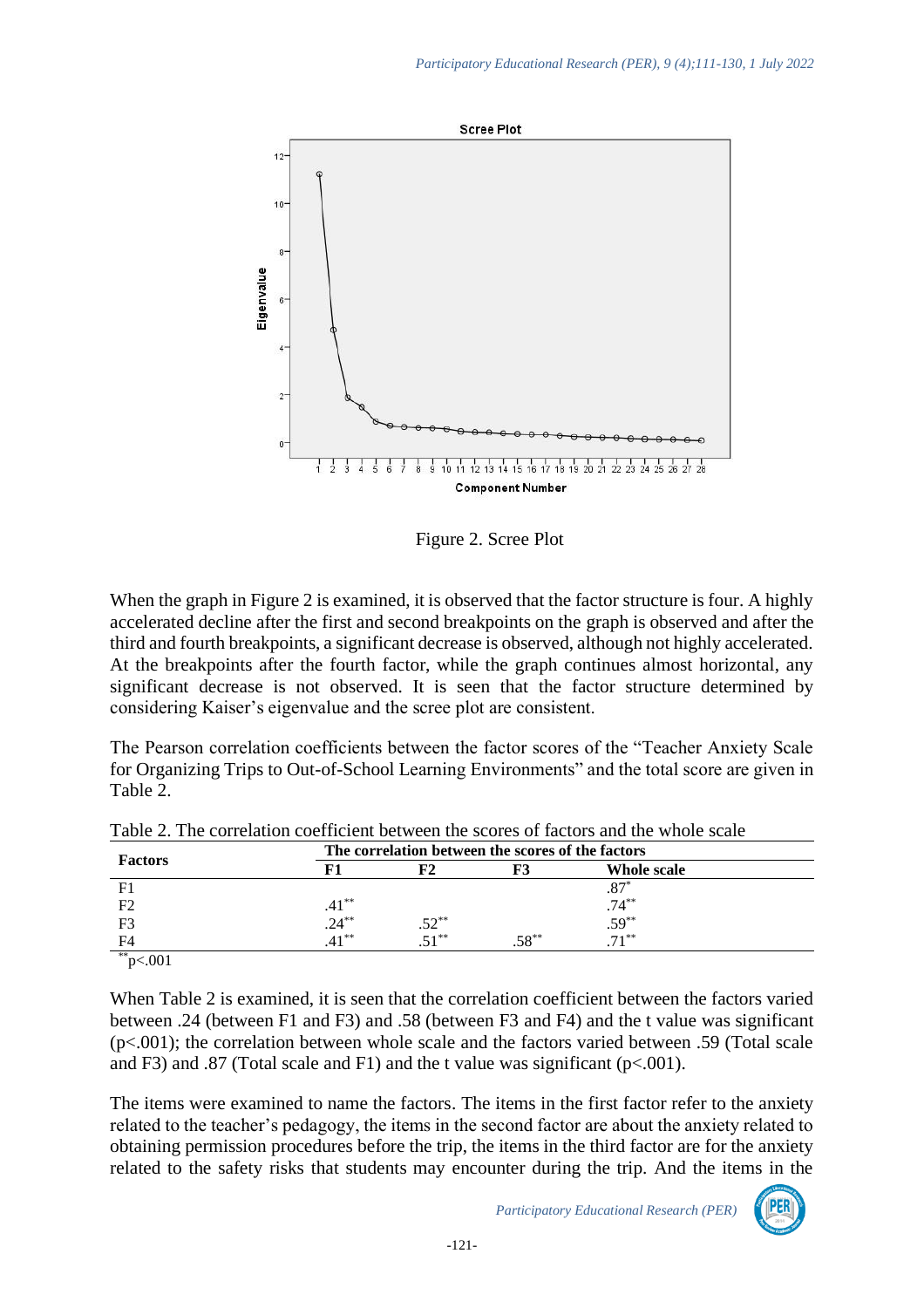fourth factor refers to the anxiety about the possibility of the students' giving harm to themselves, others, and the materials and works during the trip. In line with this information, the first factor was named Pedagogy-Related (PR) Anxiety (M13, M32, M33, M35, M38, M39, M40, M41, M42, M43, M44, M49, M55, and M59), the second factor was named Bureaucracy-Related (BR) Anxiety ( M1, M2, M3, M4, M5, and M6), the third factor was named Safety Risks-Related (SRR) Anxiety (M19, M20, M21, and M24), and the fourth factor was named Harm-Related (HR) Anxiety (M27, M28, M29, and M30).

#### *Study 2*

EFA was repeated in a different sample to determine how the four-factor structure obtained as a result of EFA was distributed in a different sample.

#### *Sample 2*

The sample of the study, in which repeated EFA will be applied, consists of 81 teachers (64 females, 79.01%; 17 males, 20.99%). The mean age of the study group was 33.17.

#### *Procedure 2*

In order to determine how the 28-item-four factor structure formed as a result of the first EFA analysis was distributed in a different sample, the EFA was repeated using Principal axis factor analysis (PAF), a factor extraction technique, and Promax (kappa=4) method, one of the oblique axis rotation methods (Field, 2013; Thompson, 2004). Factor load criteria in the first study were used for the repeated EFA.

The KMO value (.866; KMO>.60), obtained as a result of repeated EFA, and the chi-square value, calculated as a result of the Bartlett sphericity test ( $\gamma$ 2 (df=378) = 1991.613) showed a statistically significant difference  $(p < .001)$ . This indicates that the correlation matrix provides multivariate normality assumption and is suitable for factor analysis (Field, 2013; Pallant, 2015; Kaiser, 1974; Raykov, & Marcoulides, 2008; Tabachnick, & Fidell, 2013).

According to the repeated EFA results, the 28 ( $\bar{X}$ =83.51) item four-factor structure obtained in the first EFA was supported. Similar to the first EFA result, the items in this data set have ranged from as; fourteen ( $\bar{X}$ =31.65) items in the first factor, six ( $\bar{X}$ =20.38) items in the second factor, four ( $\bar{X}$ =16.96) items in the third factor, and four ( $\bar{X}$ =14.51) items in the fourth factor. This four-factor structure obtained from this data set explains 66.741% of the total variance. Each sub-factor explains 40.298%, 15.855%, 6.206 and 4.382% of the total variance, respectively. The factor loadings of the items vary between .507 and .948 (factor loading>.40). Item-total correlations ranged from .44 to.75. It was determined that the t-test results showing the significance of the differences between the item averages of the lower 27% and upper 27% groups also showed statistically significant differences for all items. In order to determine the distribution of the scores of the measurement tool, skewness and kurtosis values were examined. The skewness value for the whole measurement tool was determined as .35 and the kurtosis value as .28. The skewness values were .98, -.56, -1.39, and -.58 for the four factors, respectively, and the kurtosis value was determined as .48, -.42, 1.38, and -.57.

The Cronbach's  $(\alpha)$  reliability coefficient related to the reliability of the measurement tool was determined as .945 for the total of the measurement tool. Cronbach's  $(\alpha)$  reliability coefficient was determined as .957, .884, .927, and .895 for four factors, respectively. In addition, the

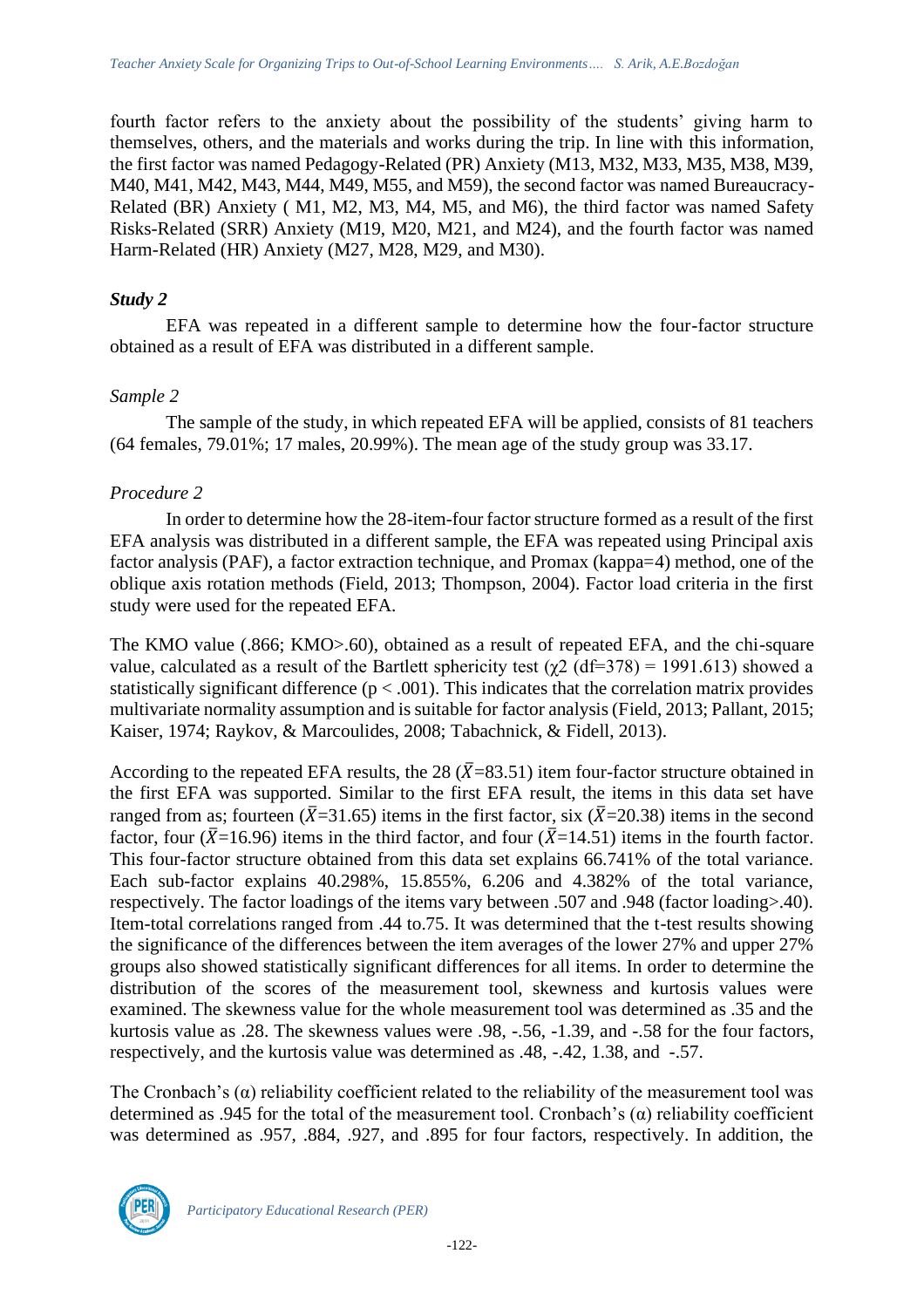Cronbach's α reliability coefficient obtained when the item was removed varied between .942 and .945.



Figure 2. Scree plot for repeated EFA

When the scree plot graph (Figure 3) was examined to determine the most appropriate factor structure and number, it was determined that the first EFA and the second EFA graphs were similar. Similar to the graph in the first analysis, a highly accelerated decline after the first and second breakpoints was observed; after the third and fourth breakpoints, a significant decline was observed.

It was determined that the correlation coefficient between the factors ranged between .23 (between F1 and F3) and .57 (between F3 and F4) and it showed t value significant ( $p<.001$ ). In addition, it was determined that the correlation between the whole measurement tool and the factor varied between .57 (Total scale and F3) and .87 (Total scale and F1), and the t value was significant ( $p<.001$ ).

The validity, reliability, and item analysis results obtained from the second study show parallelism with the results obtained from the first study. As a result of the second study, the 28-item four-factor structure obtained in the first study was supported.

# *Study 3*

In the third stage, confirmatory factor analysis (CFA) was performed to confirm the factor structure obtained as a result of the EFA analysis.

# *Sample 3*

The sample of the study, in which CFA will be applied, consists of 223 teachers (170 females, 76.23%; 53 males, 23.77%). The mean age of the study group was 34.42.

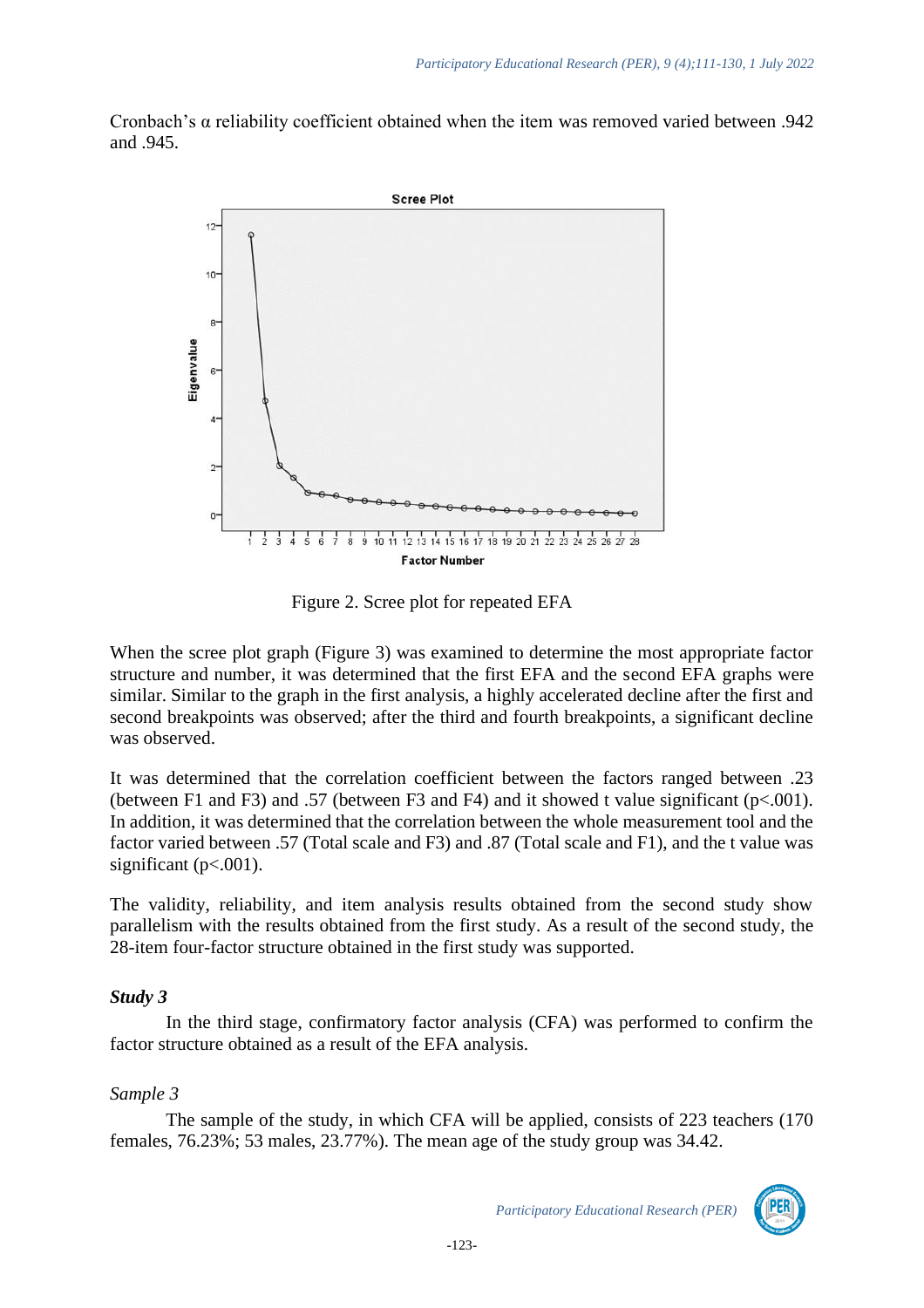#### *Procedure 3*

Before CFA, the data set was examined in terms of assumptions. First, it was examined whether there was any missing data in the data set. After the analysis made by SPSS, no missing data was found in the data set. Secondly, the extreme values in the data set were examined. As a result of the extreme value analysis, it was determined that there was no data that should be removed from the data set. Thirdly, the normality of univariate and multivariate of the new data set was examined. The kurtosis value of the data set was found to vary between -1.18 and 2.59; the skewness value was determined to vary between -1.78 and .91. These values show that the data set provides the univariate normality. After the analysis with the AMOS program to ensure multivariate normality, the data of a person with a high Mahalanobis distance value and tending to disrupt the normal distribution were removed from the data set.

The 28 items and the four-factor structure obtained as a result of the EFA were examined by performing CFA through the SPSS AMOS (v. 23.0) program. Maximum likelihood technique was used in DFA. For DFA fit indices of the 222 person data set, "Chi-Square/Degree of Freedom" (χ2 /df), "Comparative Fit Index" (CFI), "Goodness of Fit Index" (GFI), "Normed Fit Index" (NFI), "Incremental Fit Index" (IFI), "Tucker-Lewis Index" (TLI) and "Root Mean Square Error of Approximation" (RMSEA) values were examined. The fit indices obtained as a result of CFA to verify the four-factor structure of the 28-item measurement tool are as follows:  $\chi^2$  (df=329) = 539.125;  $\chi^2$  /df = 1.64; p < .001; CFI = .96; GFI = .86; NFI = .90; IFI=.96; TLI=.95; RMSEA=.05. When the goodness of fit indexes of the model are examined, it was determined that the ratio of Chi-Square to degrees of freedom showed a good fit  $(\gamma 2)$ /df<2) (Tabachnick, & Fidell, 2013); RMSEA value was below the threshold value (RMSEA≤.06) (Hu & Bentler, 1999) and was in close fit (RMSEA 05) (Browne & Cudeck, 1993); CFI, IFI, and TLI values showed perfect agreement (≥.90) (Hu & Bentler, 1999); GFI value showed an acceptable fit  $(\geq .85)$  (Browne & Cudeck, 1993); and, NFI value showed an acceptable fit  $(\geq .90)$  (Browne & Cudeck, 1993; Sümer, 2000). The estimated standardized regression coefficients for each item range from .57 to .95. In Table 3, correlations between factors (Phi values) that were obtained as a result of CFA are given.

|                   | The correlation coefficients between the scores of the factors |  |  |  |  |  |  |
|-------------------|----------------------------------------------------------------|--|--|--|--|--|--|
| <b>BR</b> Anxiety | <b>SRR Anxiety</b>                                             |  |  |  |  |  |  |
|                   |                                                                |  |  |  |  |  |  |
|                   |                                                                |  |  |  |  |  |  |
| $.64***$          |                                                                |  |  |  |  |  |  |
| $22^{**}$         | $.50^{**}$                                                     |  |  |  |  |  |  |
|                   |                                                                |  |  |  |  |  |  |

| Table 3. Correlations between Factors (Phi values) |  |
|----------------------------------------------------|--|
|----------------------------------------------------|--|

When Table 3 is examined, it was determined that the correlations between the factors obtained as a result of CFA varied between .22 and .64 and showed a statistically significant difference.

As a result, it can be said that the four-factor structure obtained as a result of EFA is compatible with the model obtained as a result of CFA. It can be stated that the factor structure of the 28item four-factor measurement tool obtained as a result of EFA and repeated EFA was confirmed as a result of CFA. The item numbers, item averages, and standard deviations, and skewness, and kurtosis values regarding the final version of the measurement tool are given in Table 4.

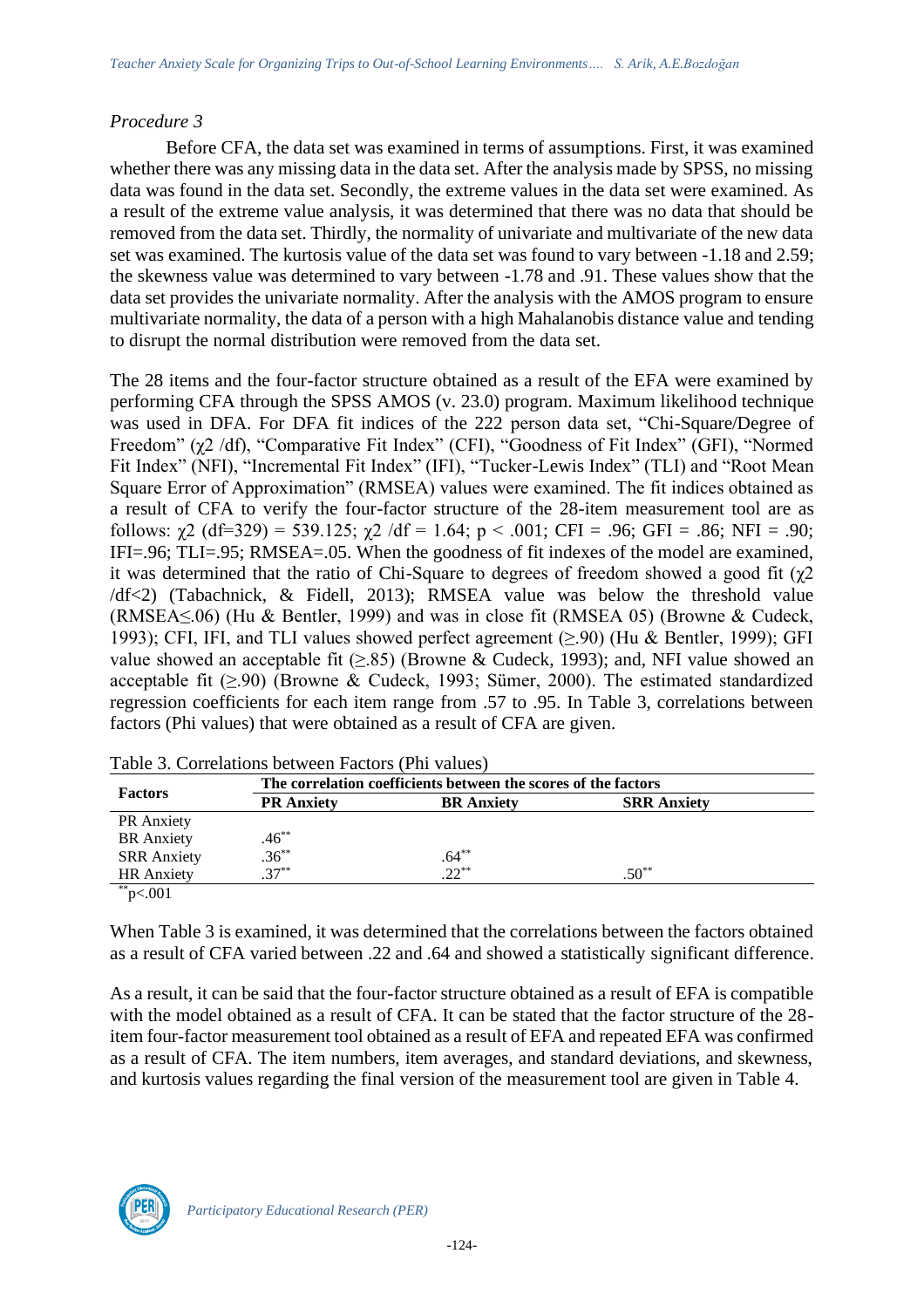| <b>Factors</b>        | <b>Item number (Trial</b> | <b>Item number (Final</b> | $\overline{\pmb{X}}$ | ${\bf S}$ | <b>Skewness</b><br><b>Statistics</b> | <b>Kurtosis</b>   |
|-----------------------|---------------------------|---------------------------|----------------------|-----------|--------------------------------------|-------------------|
|                       | form)                     | form)                     |                      |           |                                      | <b>Statistics</b> |
|                       | $I6$                      | I1                        | 3.694                | 1.213     | $-.587$                              | $-.635$           |
|                       | I5                        | I2                        | 3.203                | 1.352     | $-.151$                              | $-1.144$          |
|                       | I4                        | <b>I3</b>                 | 3.680                | 1.336     | $-.543$                              | $-1.013$          |
|                       | <b>I3</b>                 | I <sub>4</sub>            | 3.198                | 1.367     | $-.244$                              | $-1.142$          |
| <b>BR</b> Anxiety     | I2                        | I <sub>5</sub>            | 3.833                | 1.253     | $-0.749$                             | $-.618$           |
|                       | I1                        | I <sub>6</sub>            | 3.680                | 1.223     | $-.489$                              | $-0.794$          |
|                       | I19                       | I7                        | 4.360                | .982      | $-1.574$                             | 1.779             |
|                       | <b>I20</b>                | <b>I8</b>                 | 4.441                | .924      | $-1.776$                             | 2.588             |
| Anxiety<br><b>SRR</b> | I21                       | I <sub>9</sub>            | 4.383                | .952      | $-1.615$                             | 2.211             |
|                       | I24                       | I10                       | 4.347                | .933      | $-1.544$                             | 2.070             |
|                       | <b>I30</b>                | I11                       | 3.680                | 1.326     | $-.625$                              | $-.792$           |
|                       | I29                       | I12                       | 3.626                | 1.297     | $-.603$                              | $-.746$           |
| Anxiety<br>H          | <b>I28</b>                | <b>I13</b>                | 3.883                | 1.249     | $-.880$                              | $-.250$           |
|                       | I27                       | I14                       | 3.869                | 1.224     | $-.847$                              | $-.276$           |
|                       | <b>I13</b>                | I15                       | 2.189                | 1.284     | .853                                 | $-.400$           |
|                       | <b>I32</b>                | <b>I16</b>                | 2.266                | 1.334     | .835                                 | $-.462$           |
|                       | <b>I33</b>                | 117                       | 2.423                | 1.322     | .649                                 | $-.720$           |
|                       | <b>I35</b>                | <b>I18</b>                | 2.793                | 1.329     | .233                                 | $-1.109$          |
|                       | <b>I38</b>                | I19                       | 2.577                | 1.411     | .381                                 | $-1.127$          |
|                       | <b>I39</b>                | I20                       | 2.757                | 1.231     | .179                                 | $-.886$           |
|                       | I40                       | 121                       | 2.414                | 1.184     | .631                                 | $-.394$           |
|                       | I41                       | I22                       | 2.469                | 1.224     | .518                                 | $-.653$           |
|                       | I42                       | I23                       | 2.586                | 1.280     | .393                                 | $-.868$           |
|                       | I43                       | I24                       | 2.324                | 1.212     | .704                                 | $-.325$           |
|                       | I44                       | I25                       | 2.234                | 1.240     | .905                                 | $-.110$           |
| PR Anxiety            | I49                       | I26                       | 2.829                | 1.321     | .140                                 | $-1.099$          |
|                       | I <sub>55</sub>           | I27                       | 2.797                | 1.375     | .221                                 | $-1.176$          |
|                       | I59                       | I28                       | 2.451                | 1.271     | .582                                 | $-.700$           |

Table 4. Descriptive statistics of the items in the final form of the scale

#### *Reliability of the Final Form of the Measurement Tool*

In order to ensure the reliability of the final form of the measurement tool, the reliability coefficient Crα was calculated. The Crα reliability coefficient calculated for the total measurement tool was determined as .944. The Crα reliability coefficients calculated for each sub-factor, respectively, were determined as .868 (BR Anxiety), .922 (SRR Anxiety), .903 (HR Anxiety), and .952 (PR Anxiety) respectively. The Split-Half reliability coefficient, which was made to ensure the two-half test reliability of the measurement tool, was determined as .893 for the first half and .948 for the second half. These reliability coefficient values obtained show that the measurement tool has sufficient reliability (Bland & Altman, 1997; DeVellis, 2003).

#### **Discussion and Conclusions**

This study tried to develop a valid and reliable measurement tool to determine the anxiety levels of teachers about organizing trips to out-of-school learning environments. The sub-dimension of "Spielberger's (1966) Anxiety Theory" called "state anxiety" and the information expressed in the literature about out-of-school learning environments were used to create the items of the measurement tool. In the development of the measurement tool, while the trips to the out-of-school learning environments were determined as a situation, the processes before, during, and after the trip were taken into consideration. As a result of factor and item analyzes, a measurement tool consisting of 28 items and four sub-factors were obtained. The sub-factors of the measurement tool were determined as "Bureaucracy-Related Anxiety", "Safety Risks-Related Anxiety", "Harm-Related Anxiety" and "Pedagogy-Related Anxiety". In the first factor called "Bureaucracy-Related Anxiety", there are six items that aim to determine teachers' concerns about the process of getting permission before the trip. In the

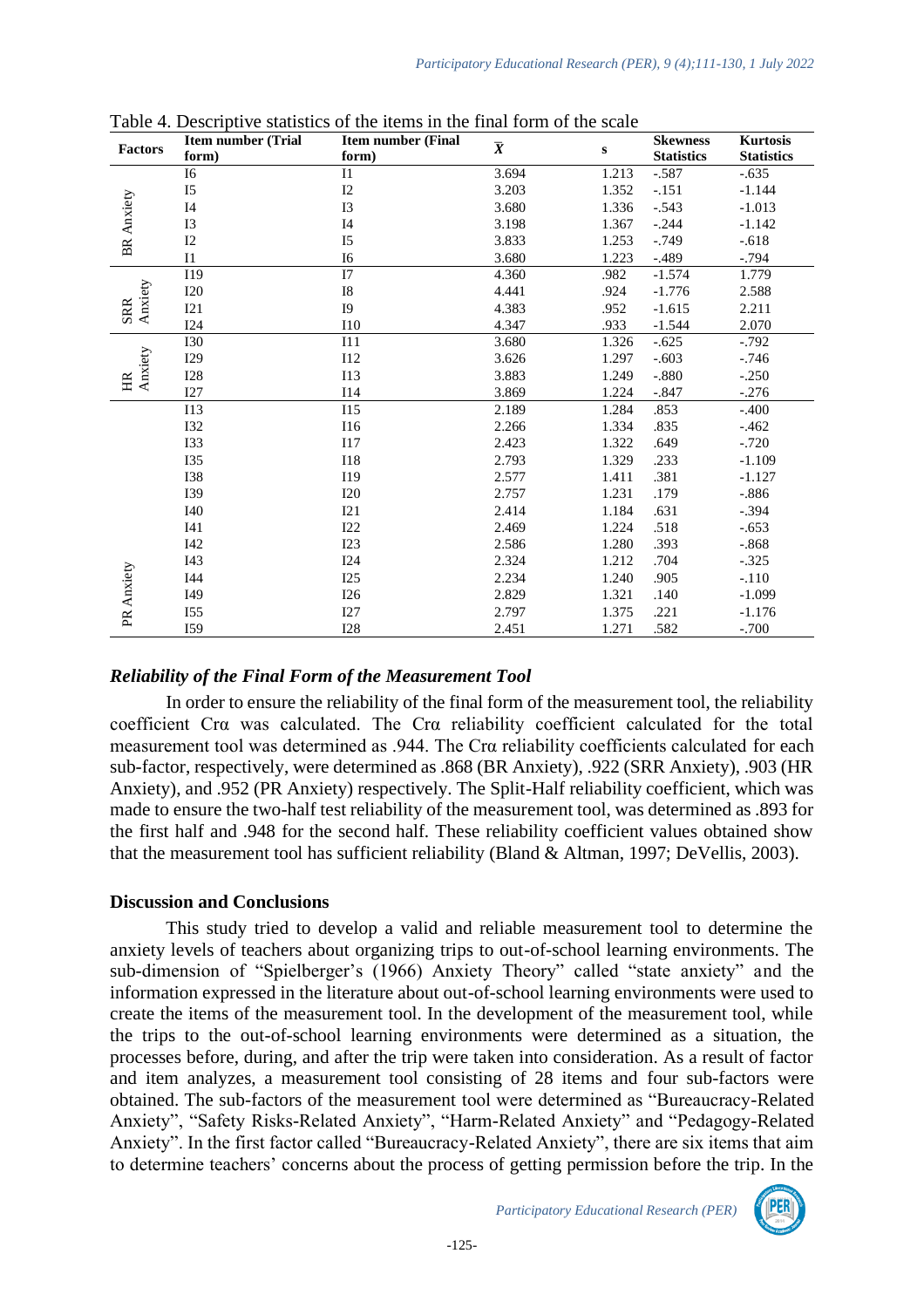second factor, named "Safety Risks-Related Anxiety", there are four items that aim to determine teachers' concerns about negative situations that may happen to students (children) during the trip. In the third factor, named "Harm-Related Anxiety", there are 4 items that aim to determine the teachers' concerns about students' (children's) harming each other, others, or objects in the environment during the field trip. In the last factor called "Pedagogy-Related Anxiety", there are 14 items that include teachers' pedagogical concerns such as learningteaching process, classroom management, measurement, and evaluation.

The final stage confirmatory factor analysis was conducted regarding the structural validity of the measurement tool. As a result of CFA, it was concluded that 28 items and a four-factor structure were supported. The Cronbach's alpha reliability coefficient calculated to determine the reliability of the measurement tool was determined as .944 for the total measurement tool. The Cronbach's alpha reliability coefficient calculated for the sub-factors of the measurement tool was determined as .868 for "Bureaucracy-Related Anxiety", .922 for "Safety Risks-Related Anxiety", .903 for "Harm-Related Anxiety", and .952 for "Pedagogy-Related Anxiety". At the same time, the Split-Half reliability coefficient values of the measurement tool, which were made to provide two-half test reliability, were determined as .893 for the first half and .948 for the second half, respectively. All the data obtained show that the measurement tool is a valid and reliable measurement tool to determine teachers' anxiety about trips to out-of-school learning environments.

It is known that teachers do not prefer out-of-school learning environments (Bozdoğan, 2007; Carrier, 2009; Güven, et al., 2010; Moseley, et al., 2002; Orion, et al., 1997; Pekin & Bozdoğan, 2021; Simmons, 1998; Tatar & Bağrıyanık , 2012) and they have negative attitudes and thoughts, worry, anxiety and even fears for these environments (Bozdoğan, 2018; Pekin & Bozdoğan, 2021; Tatar & Bağrıyanık, 2012). However, when the national literature is examined, it is seen that the number of studies investigating teachers' concerns about out-ofschool learning environments is quite limited (Bozdoğan, 2018; Pekin & Bozdoğan, 2021; Demir, 2007b; Kılıç, 2018). At the same time, it is seen that the number of measurement tools to be used to determine teacher anxiety against out-of-school learning environments and field trips to these environments is quite limited (Üner, 2019). In this scale development study, Üner (2019) developed a scale to determine the anxiety levels of science teachers about out-of-school learning environments. In this study, EFA, item analysis, and reliability analysis were performed for the scale development analysis. Our study differs from other studies by including the teachers teaching in different branches of preschool, primary school, secondary school, and high school in the study group. During the development of the measurement tool, repeated EFA and CFA were performed. While the structure of the measurement tool obtained as a result of EFA is supported by repeated EFA; This structure obtained by CFA was confirmed (Crocker & Algina, 1986; Tabachnick, & Fidell, 2013). At the same time, focusing on the sub-dimension of "Spielberger's (1966) Anxiety Theory" called "state anxiety" in the preparation of the items of the measurement tool and focusing on the processes before, during, and after the trip to the out-of-school learning environments indicates the originality of the assessment tool.

# **References**

- Adıyaman, A., & Ünal, F. (2020). Pre-service teachers' views on the informal learning environments. *Journal of Humanities and Tourism Research, 10*(1), 95-114. doi: [https://doi.org/10.14230/johut784.](https://doi.org/10.14230/johut784)
- Arık, S. (2019). *Acid-base rocket: Argumentation based inquiry STEM activity*. *II. International 19 May* Innovative Scientific Approaches Congress, 242–255, Samsun.

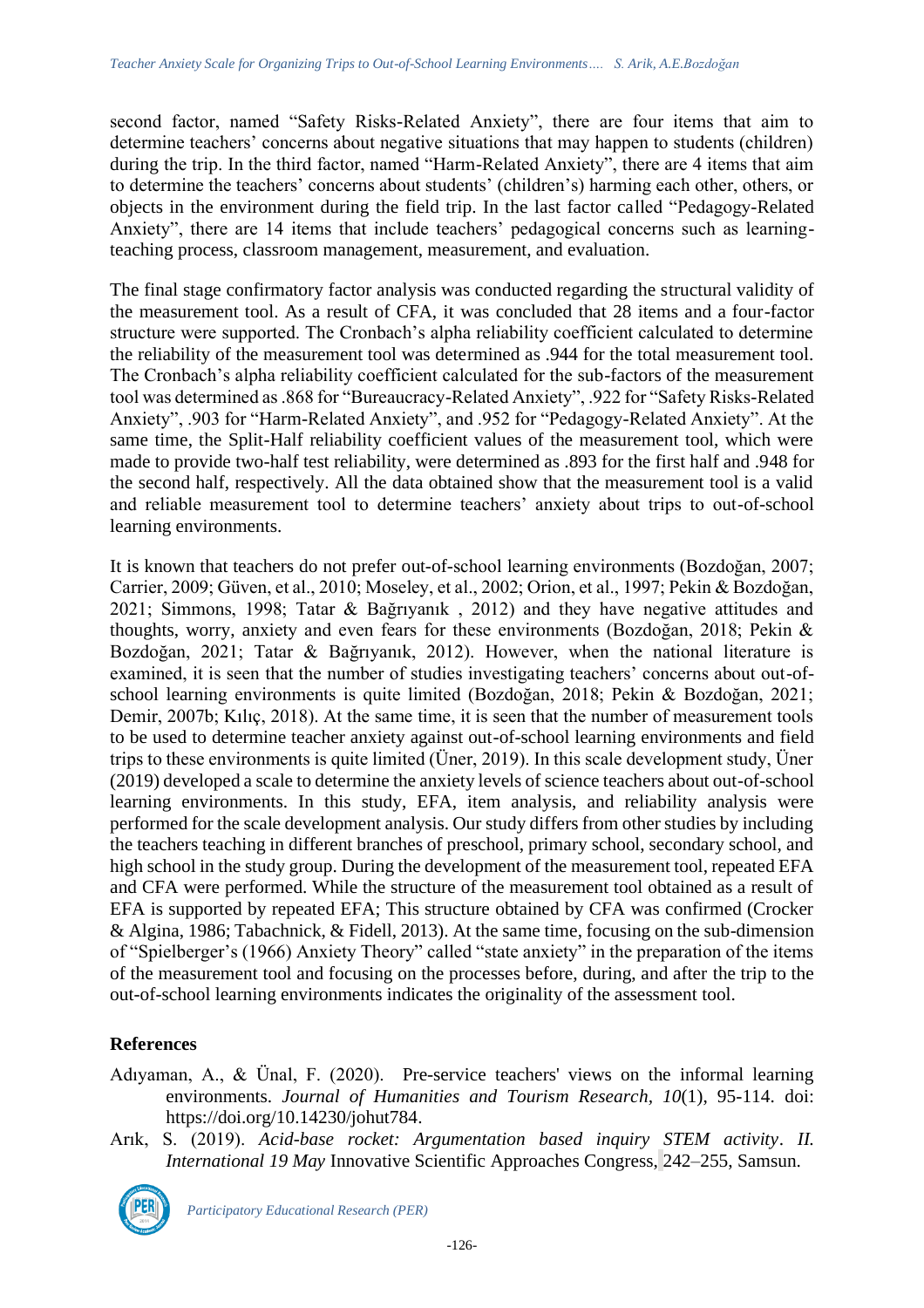- Arık, S. (2021). STEM teachers at work for a sustainable future. H. Özcan (Ed.), *STEM Educational Applications-II* (pp. 132–156). İstanbul: Pusula.
- Arık, S., & Yılmaz, M. (2020). Systematic review of experimental studies on environmental academic achievement and attitudes toward environment. *Cumhuriyet International Journal of Education*, *9*(2), 494–535. doi: [https://doi.org/10.30703/cije.624562.](https://doi.org/10.30703/cije.624562)
- Aslan, S., & Kan, A. (2021). A validity and reliability study on the scale for the attitude toward Syrian students. *The Journal of Turkish Social Research, 25*(1), 193-206.
- Aydın, S., Yerdelen, S., Yalmancı, S. G., & Göksu, V. (2014). Academic motivation scale for learning biology: A scale development study. *Education and Science*, *39*(176), 425– 435.
- Balkan-Kıyıcı, F., & Yavuz-Topaloğlu, M. (2016). A Scale development study for the teachers on out of school learning environments*. Malaysian Online Journal of Educational Sciences, 4*(4), 1-13.
- Berberoğlu, E., & Uygun, S. (2013). Examining of outdoor education development in the world and in Turkey. *Mersin University Journal of The Faculty of Education, 9*(2), 32-42.
- Bland, J. and Altman, D. (1997) Statistics Notes: Cronbach's Alpha. *BMJ,* 314, 572. doi: [http://dx.doi.org/10.1136/bmj.314.7080.572.](http://dx.doi.org/10.1136/bmj.314.7080.572)
- Bolat, Y., & Köroğlu, M. (2020). Out-of-school learning and scale of regulating out-of-school learning: Validity and reliability study, *International Journal of Education Technology and Scientific Researches, 5*(13), 1630-1663.
- Bowker, R., & Tearle, P. (2007). Gardening as a learning environment: A study of children's perceptions and understanding of school gardens as part of an international project. *Learning Environments Research, 10*(2), 83-100.
- Bozdoğan, A. E. (2007). *Role and Importance of Science and Technology Museum in Education*. (Unpublished doctoral dissertation). Gazi University, Institute of Educational Science. Ankara.
- Bozdoğan, A. E. (2008). The assessment of the science centres of the pre-service science teachers in terms of science education: The case of Feza Gürsey Science Center. *The Journal of Uludağ University Faculty of Education, 21*(1), 19–41.
- Bozdoğan, A. E. (2016). Development of self-efficacy belief scale for planning and organizing educational trips to out of school settings. *Journal of Theoretical Educational Science, 9*(1), 111-129. doi: <http://dx.doi.org/10.5578/keg.9475>
- Bozdoğan, A. E. (2018). The effects of elective course designed with different contents on preservice science teachers' self-efficacy beliefs and knowledge about organizing curriculum based field trips. *Journal of Baltic Science Education*, *17*(3), 446–461. doi: [https://doi.org/10.33225/jbse/18.17.446.](https://doi.org/10.33225/jbse/18.17.446)
- Browne, M. W., & Cudeck, R. (1993). *Alternative ways of assessing model fit*. In K. A. Bollen & J. S. Long (Eds.), Testing structural equation models (pp. 136-162). Newbury Park, CA: Sage.
- Büyüköztürk, Ş. (1997). Development of anxiety scale for research. *Educational Administration: Theory and Practice, 3*(4), 453-464.
- Büyüköztürk, Ş. (2020). *Manual of data analysis for social sciences.* (28th Ed.). Ankara: Pegem.
- Carrier, S. J. (2009). The effects of outdoor science lessons with elementary school students on preservice teachers' self-efficacy. *Journal of Elementary Science Education*, *21*(2), 35– 48. doi: [https://doi.org/10.1007/BF03173683.](https://doi.org/10.1007/BF03173683)
- Cattell, R. B. (1966). The scree test for the number of factors. *Multivariate Behavioral Research*, *1*(2), 245–276. doi: [https://doi.org/10.1207/s15327906mbr0102\\_10.](https://doi.org/10.1207/s15327906mbr0102_10)
- Child, D. (2006). *The Essentials of factor analysis* (3th.). Continuum.

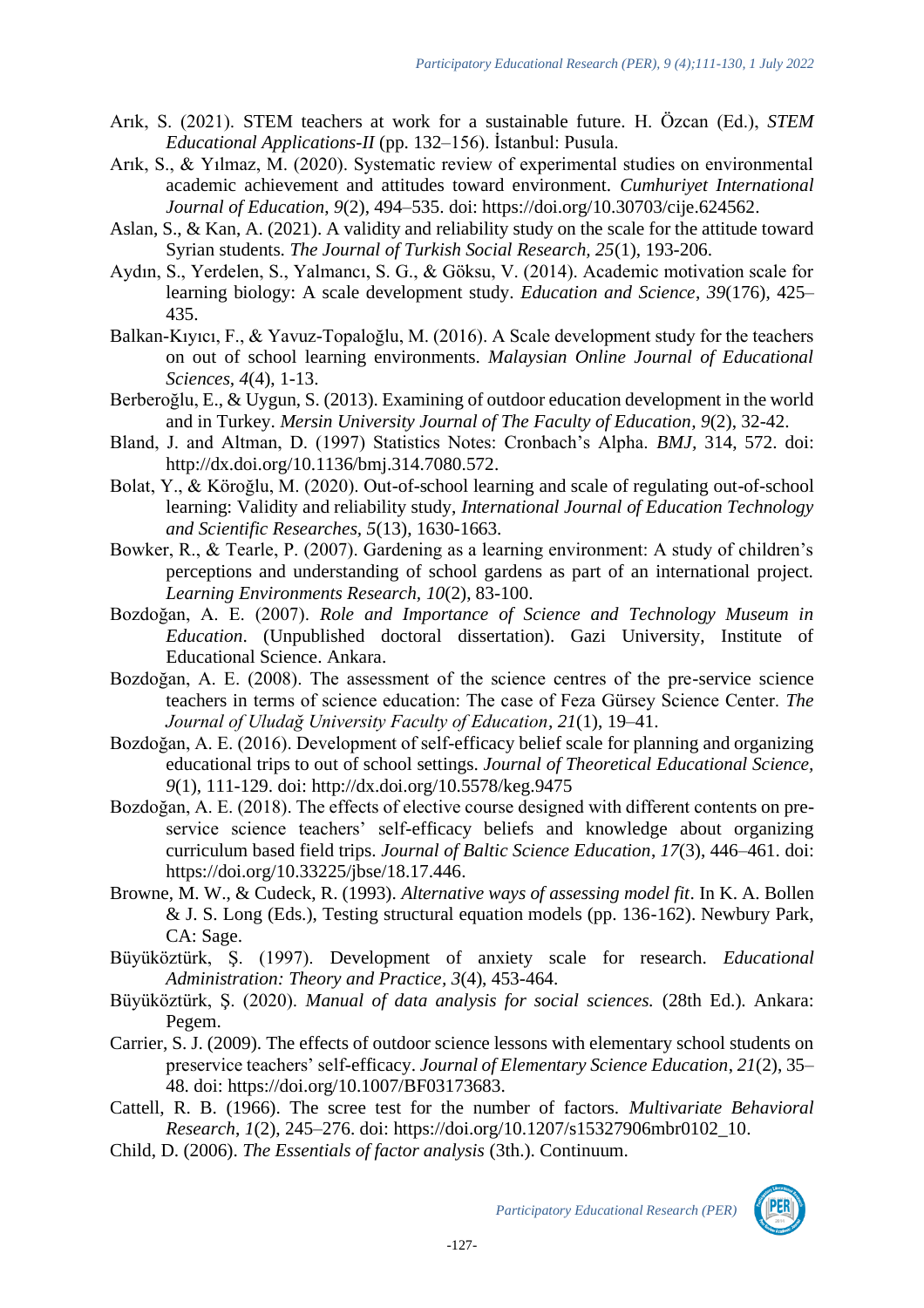- Clayton, S., & Karazsia, B. T. (2020). Development and validation of a measure of climate change anxiety. *Journal of Environmental Psychology*, *69*, 101434. [https://doi.org/https://doi.org/10.1016/j.jenvp.2020.101434.](https://doi.org/https:/doi.org/10.1016/j.jenvp.2020.101434)
- Cohen, J. (1992). A power primer. *Psychological Bulletin, 112*(1), 155–159. doi: [https://doi.org/10.1037/0033-2909.112.1.155.](https://doi.org/10.1037/0033-2909.112.1.155)
- Cohen, L., Manion, L., & Morrison, K. (2007). *Research Methods in Education* (6th ed.). London: Routhledge.
- Cohen, R., & Swerdlik, M. (2010). *Psychological testing and assessment: An introduction to tests and measurement* (7th ed.). New York: McGraw Hill.
- Comrey, A.L., & Lee, H.B. (1992). *A first course in factor analysis* (2nd ed.). New York: Psychology Press. doi: [https://doi.org/10.4324/97813158275.](https://doi.org/10.4324/97813158275)
- Costello, A. B. ve Osborne, J. W. (2005). Best practices in exploratory factor analysis: Four recommendations for getting the most from your analysis. *Practical Assessment, Research & Evaluation, 10*(7), 1-9.
- Crocker, L., & Algina, J. (1986) *Introduction to classical and modern test theory*. New York, Harcourt Brace Jovanovich.
- Çokluk, Ö., Şekercioğlu, G. & Büyüköztürk, Ş. (2010). *Multivariate statistical SPSS and LISREL applications*. Ankara: Pegem.
- Demir, M. K. (2007a). The study of classroom teacher candidates' perspectives towards field trip method. *Gazi University Journal of Gazi Educational Faculty, 27*(3), 83-98.
- Demir, M. K. (2007b). Field trip application characteristics of classroom teachers in life study and social studies courses. *The Journal of Turkish Educational Sciences, 5*(2), 323-341.
- DeVellis, R. F. (2003). *Scale development: Theory and application* (2nd ed.). Thousand Oaks, CA: SAGE Publications.
- Erten, S., & Taşçi, G. (2016). Developing activities of out of the school learning environments for science classes, and analysing their effects on students' scientific process skills. *Erzincan University Journal of Education Faculty (EUJEF)*, *18*(2), 638–657. doi: https://doi.org/10.17556/jef.41328
- Eshach, H. (2007). Bridging in-school and out-of-school learning: Formal, non-formal, and informal education. *Journal of Science Education and Technology*, *16*(2), 171–190. doi: [https://doi.org/10.1007/s10956-006-9027-1.](https://doi.org/10.1007/s10956-006-9027-1)
- Field, A. (2013). *Discovering statistics using IBM SPSS Statistics* (4th ed.). London: Sage Publications.
- Fraenkel, J. R., Wallen, N. E., & Hyun, H. H. (2011). *How to design and evaluate research in education.* (8th ed.). New York: McGraw-Hill.
- Gerber, B. L., Cavallo, A. M. L., & Marek, E. A. (2001). Relationships among informal learning environments, teaching procedures and scientific reasoning ability. *International Journal of Science Education*, *23*(5), 535–549. doi: [https://doi.org/10.1080/09500690116971.](https://doi.org/10.1080/09500690116971)
- Göloğlu-Demir, C., & Çetin, F. (2021a). Development of a scale to measure teachers' selfefficacy beliefs toward out-of-school learning (OoSL) activities. *The Journal of Turkish Educational Science*, *19*(1), 613-634. doi: [https://doi.org/10.37217/tebd.901426.](https://doi.org/10.37217/tebd.901426)
- Göloğlu-Demir, C., & Çetin, F. (2021b). The development of an attitude scale to measure teachers' attitudes to out-of-school learning activities (OOSLA): A validity and reliability studies. *Third Sector Social Economic Review, 56*(2), 895-910.
- Güven, A., Gazel, A. A., & Sever, R. (2004). Problems faced by history teachers in tripobservation practices. *Atatürk University Journal of Kazım Karabekir Education Faculty*, *9*, 225–235.
- Hannu, S. (1993). *Science centre education, motivation and learning in informal education*. (Unpublished Doctoral Dissertation). Helsinki University, Finland.

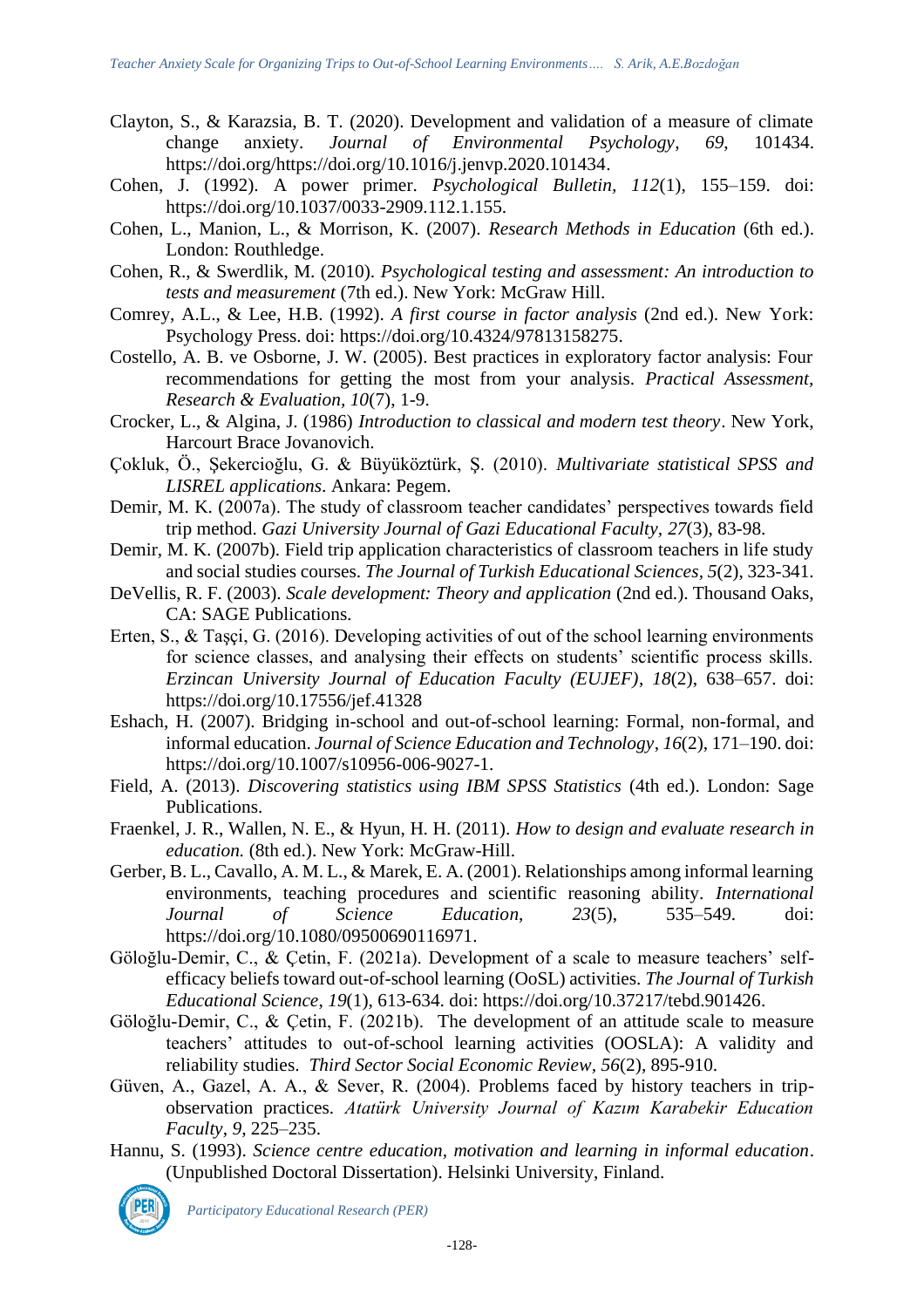- Howe, R. W., & Disinger, J. F. (1988). *Teaching environmental education using out of school settings and mass media*. ERIC Clearinghouse for Science Mathematics and Environmental Education Columbus OH. doi: [https://www.ericdigests.org/pre-](https://www.ericdigests.org/pre-9215/mass.htm)[9215/mass.htm.](https://www.ericdigests.org/pre-9215/mass.htm)
- Hu, L., & Bentler, P. M. (1999). Cutoff criteria for fit indexes in covariance structure analysis: Conventional criteria versus new alternatives. *Structural Equation Modeling*, *6*(1), 1– 55. doi: [https://doi.org/10.1080/10705519909540118.](https://doi.org/10.1080/10705519909540118)
- Kaiser, H. F. (1960). The application of electronic computers to factor analysis. *Educational and Psychological Measurement,* 20, 141–151. doi: [https://doi.org/10.1177/001316446002000116.](https://doi.org/10.1177/001316446002000116)
- Kaiser, H. F. (1974). An index of factorial simplicity. *Psychometrika, 39*(1), 31–36. doi: [https://doi.org/10.1007/BF02291575.](https://doi.org/10.1007/BF02291575)
- Kan, A. (2009). *Qualities that must be present in measurement tools.* H. Atılgan (Ed.) In Measurement and evaluation in education (pp. 23-80). Ankara: Anı.
- Karagöz, Y. (2019). *SPSS-AMOS-META Applied statistical analysis*. (2nd ed.). Ankara: Nobel Academy.
- Kılıç, A. (2018). *Evaluation of oral and local history activities regarding "yesterday, today, tomorrow" theme in life studies course.* (Unpublished master thesis). İstanbul University Institute of Educational Sciences, İstanbul.
- Kisiel, J. (2005). Understanding elementary teacher motivations for science fieldtrips. *Science Education, 86*(6), 936–955.
- MacCallum, R. C., Widaman, K. F., Zhang, S., & Hong, S. (1999). Sample size in factor analysis. *Psychological Methods, 4*(1), 84–99. doi: [https://doi.org/10.1037/1082-](https://doi.org/10.1037/1082-989X.4.1.84) [989X.4.1.84.](https://doi.org/10.1037/1082-989X.4.1.84)
- Matsunaga, M. (2010). How to factor-analyze your data right: do's, don'ts, and how-to's. *International Journal of Psychological Research*, *3*(1), 97–110. doi: [https://doi.org/10.21500/20112084.854.](https://doi.org/10.21500/20112084.854)
- Melber, L. M., & Abraham, L. M. (1999). Beyond the classroom: Linking with Informal Education. *Science Activities*,*36*(1), 3–4. doi: [https://doi.org/10.1080/00368129909601027.](https://doi.org/10.1080/00368129909601027)
- Moseley, C., Reinke, K., & Bookout, V. (2002). The effect of teaching outdoor environmental education on preservice teachers' attitudes toward self-efficacy and outcome expectancy. *The Journal of Environmental Education*, *34*(1), 9–15. doi: [https://doi.org/10.1080/00958960209603476.](https://doi.org/10.1080/00958960209603476)
- Orion, N., Hofstein, A., Tamir, P., & Giddings, G. J. (1997). Development and validation of an instrument for assessing the learning environment of outdoor science activities. *Science Education*, *81*(2), 161–171.
- Özcan, H., & Arik, S. (2019). Development of the attitude scale towards environmental pollution: Validity and reliability study. *Iğdır University Journal of Social Sciences,* 17, 425-456.
- Özgen, N. (2011). A different approach to physical geography teaching method: Tripobservation supported education. *International Journal of Geography and Geography Education, 23*, 373-388.
- Pallant, J. (2015). *SPSS survival manual: A step by step guide to data analysis using IBM SPSS.* Maidenhead, Berkshire: McGraw Hill.
- Pekin, M., & Bozdoğan, A. E. (2021). Examining secondary school teachers' self-efficacy in organizing trips to out-of-school environments in terms of different variables: Sample of Tokat province *International Journal of Turkish Educational Studies, 17*,114–133. doi: https://doi.org/10.46778/goputeb.956719